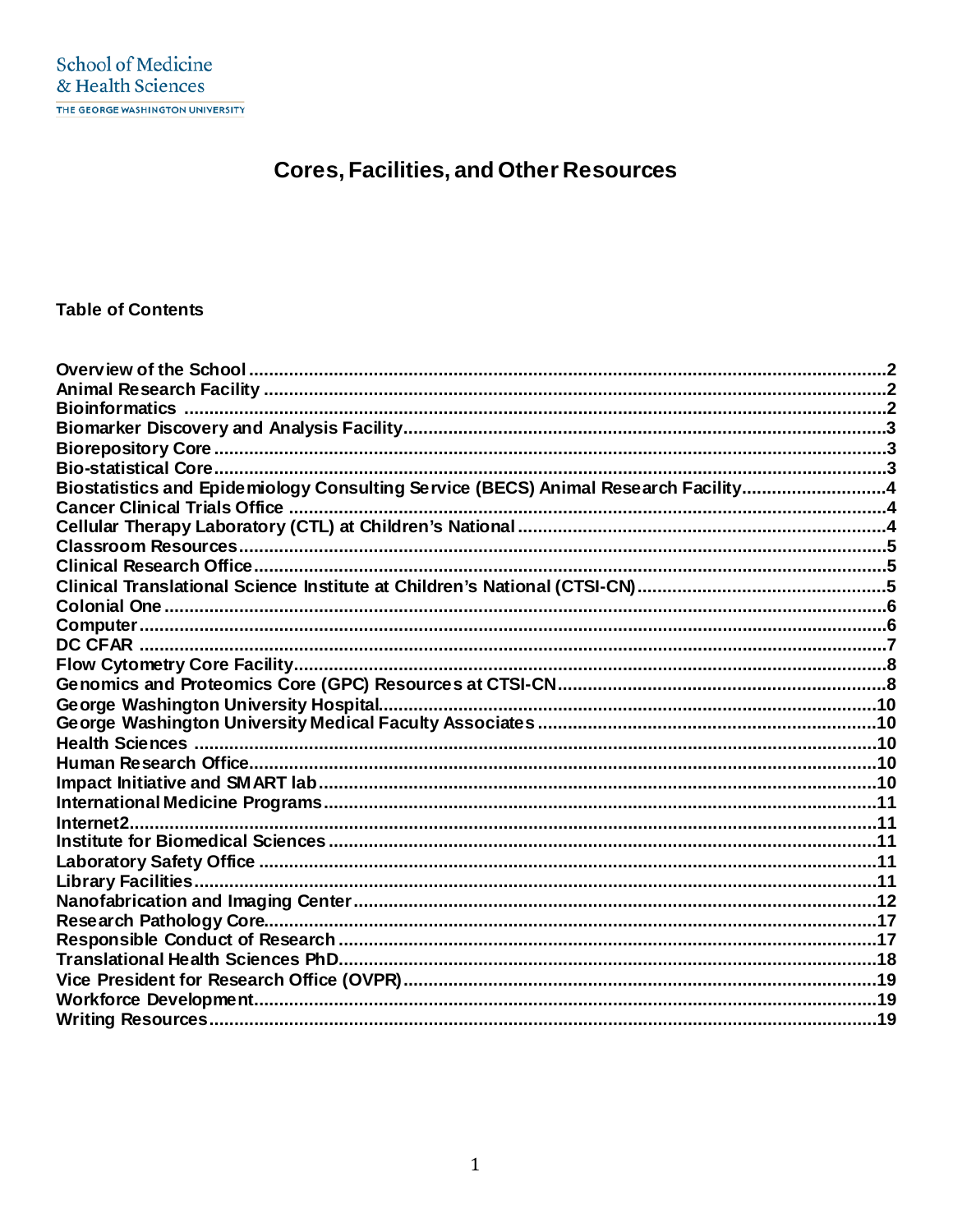Founded in 1824, the George Washington University School of Medicine and Health Sciences (GW SMHS) is the 11th oldest medical school in the country. Located just 5 blocks from the White House in the heart of our nation's capital, the school is at the forefront of medical and health sciences education, as well as biomedical and health sciences research.

11,000 undergraduate and 15,000+ graduate students attend George Washington University across 3 campuses and 10 schools. The SMHS has more than 3,000 faculty members, including 1,124 full time and 2,221 limited service faculty. 711 medical students were enrolled in AY17-18. More than 300 on-campus and more than 1,000 online students are enrolled in GW Health Sciences programs, of which 57% are graduate students.

The George Washington University School of Medicine and Health Sciences provides significant institutional support to its investigators along with state-of-the-art infrastructure for research and development. Additional resources are available through the partnership with the Clinical Translational Science Institute at Children's National (CTSI-CN).

### **Animal Research Facility**

#### **<https://research.gwu.edu/office-animal-research>**

The George Washington University Animal Research Facility (ARF) is the core or centralized laboratory animal support facility for the School of Medicine and Health Science (SMHS) and other University teaching and research programs using animals. The ARF is fully accredited by the Association for the Assessment and Accreditation of Laboratory Animal Care International (AAALAC) with continuous accreditation since April 1974. The modern 17,000 square foot facility is located primarily in Ross Hall and occupies facility housing and support space on five floors. The core is arranged in a vertical array with floors connected by a service elevator from the basement (B1) to floors 4, 5, 6 and 7. The facility also provides an examination and treatment room, quarantine, a diagnostic laboratory, isolation, cage sanitation, radiology, necropsy and a surgery suite.

The highly experienced and qualified ARF veterinary and laboratory animal care staff maintain eight species of research animals as well as multiple breeding colonies and provide animal care and technical support for the animal research community. The animal health care program is under the direction of a fully qualified veterinarian and managed by a facility manager who oversees the trained animal technicians. Animals in each room are observed daily for signs of illness by the animal technician responsible for husbandry. Routine veterinary medical care is provided to all animals by veterinary technicians under the direction of the attending veterinarian.

#### **Bioinformatics Core**

#### **<https://smhs.gwu.edu/isb/core-services> <https://smhs.gwu.edu/mgpc/resources>**

The McCormick Genomics and Proteomic Center (MGPC) provides wet laboratory, proteomics and computational genomics support to GW researchers. The center's focus is to harness emerging, in-house genomic, transcriptomic, proteomic, and bioinformatics knowledge to build and test new biologically relevant hypothesis.

The Cancer Informatics Core pilot project (CIC-p) provides collaborative informatics support for cancer research, through guidance for software use and by acting as liaison for various NGS data services. **<https://cancercenter.gwu.edu/research/cancer-informatics-core-pilot-cic-p>**

MGPC provides a rigorous, collaborative research environment that can be harnessed by the research community at GW to expand the horizons of genomic and proteomic knowledge, to open new avenues in basic and translational cancer research, and to train the next generation of bright minds in cancer genome research.

- The MGPC team has valid licenses for the following commercial software tools and databases:
- Geneious: A genome browser reference mapping and sequence assembly tool. Features include:
	- o NGS Analysis and Genomics
	- o Sequence and Chromatogram Analysis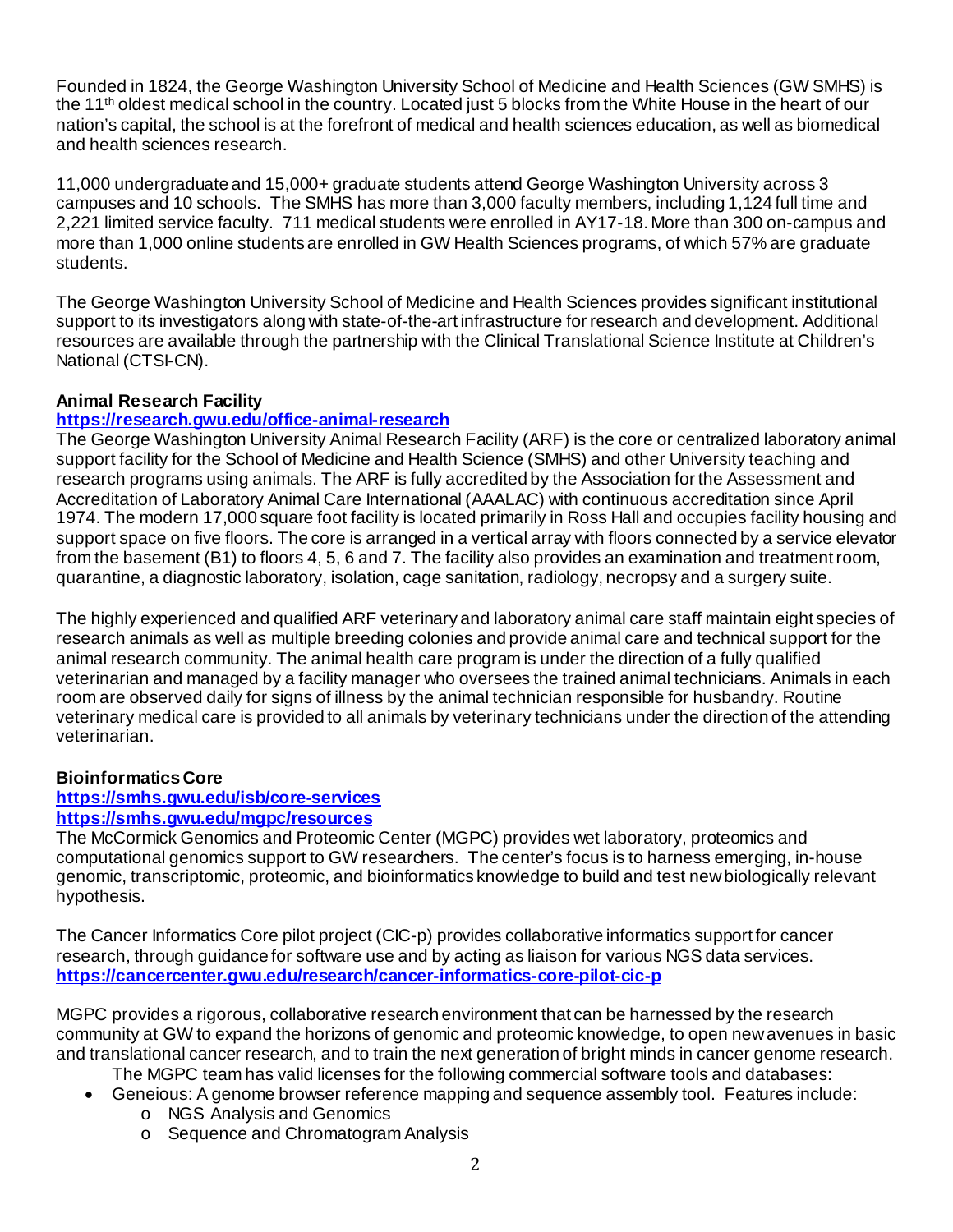- o Alignment and Tree Building
- o Molecular Cloning
- o Searching, Sharing, and Automation
- HGMD (Human Gene Mutation Database): A gold standard resource for comprehensive data on published human inherited disease mutations
- TRANSFAC (Transcription Factor Database): A tool that provides data on eukaryotic transcription factors, their experimentally-proven binding sites, consensus binding sequences and regulated genes
- Oncomine: Compute gene expression signatures, clusters, and gene-set modules, for extracting biological insights from the data
- MetaCore: A high quality biological systems content in context, producing essential data and analytical tools to accelerate scientific research
- Ingenuity® Pathway Analysis (IPA®): IPA is a powerful analysis and search tool that uncovers the significance of 'omics data and identifies new targets or candidate biomarkers within the context of biological systems. IPA may be used for the analysis, integration, and interpretation of data derived from 'omics experiments, such as RNA-seq, small RNA-seq, microarrays including miRNA and SNP, metabolomics, and proteomics.
- OriginLab: Data analysis and graphics software to make technical charts for scientists and engineers displaying 2D and 3D plotting, statistics, curve fitting, and peak fitting

# **Biomarker Discovery and Analysis facility**

# **<https://smhs.gwu.edu/neuroscience/core-facilities>**

Services in the Biomarker discovery and Analysis facility include: 1) Quantitative PCR that allow analysis of transcripts in a 384 well platform and provide high quality cDNA from tissues; 2) In situ hybridization on cryostat sections and access to a library of probes targeted to neural development and pathological conditions. Facilities include quantitative western blotting, luminescence and fluorescence microplate assays, primary cell culture and electroporation systems and a cell culture and ES cell facility.

# **Biorepository Core**

# **<https://smhs.gwu.edu/mitm-gwbiorepository/about>**

Founded in 1994 and operating under National Cancer Institute's Best Practices for Biospecimen Resources, the GW Biorepository assists researchers in the medical school by housing samples in the secured repository staffed with experienced biobankers and under the direction of the director. With more than 22 years of experience, the Director and staff oversee the integrity of over 100,000 biospecimens and clinical data, comprised of specimens related to HIV malignancies, neurology and cancer cases at GW, as well as individual GW investigator specimens.

# **Biostatistics Center**

# **<http://www.bsc.gwu.edu/bsc/index.php>**

The Biostatistics Center within the Milken Institute School of Public Health, serves as the coordinating center for large-scale multi-center clinical trials and epidemiologic studies. Established in 1972, the Center participates in major medical research programs of national and international scope under the auspices of NIH and other Federal agencies, frequently leading to major medical advances. In addition, the Center participates in population-based epidemiologic studies, and conducts grant-supported research in biostatistical methods. The Biostatistics Center is staffed by masters and doctoral level statisticians and computer systems analysts. The staff has extensive experience and expertise in biostatistics, epidemiology, clinical trial study design and data management, and administration and coordination of multi-center research studies.

The Biostatistics Center's primary objective is to provide statistical leadership for the design, execution, and analysis of multi-center clinical trials and epidemiologic investigations. The team ensures that studies are of the highest scientific integrity and meet rigorous biostatistical standards.

#### Activities of the Biostatistics Center:

• Statistical methods: The Biostatistics Center is instrumental in the evaluation and development of new statistical methods to meet the unique needs of planned or ongoing investigations and the application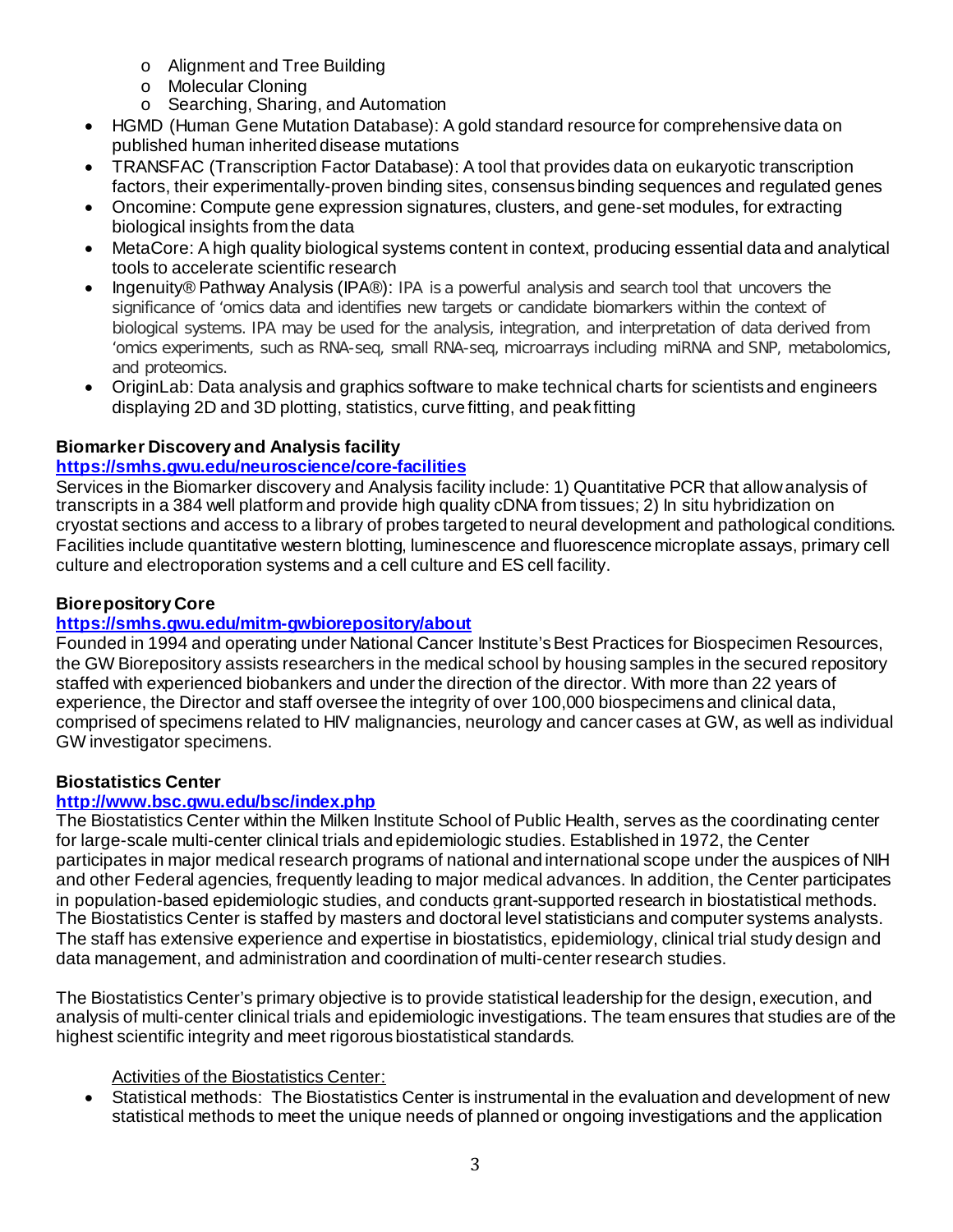of state-of-the-art statistical methods is required to ensure that collaborative clinical trials and epidemiologic studies meet rigorous scientific and biostatistical standards.

- Study design: The Biostatistics Center participates in the statistical design of all types of medical investigations including multicenter therapeutic and intervention clinical trials, and epidemiologic cohort and case-control studies. Principal activities include protocol preparation, sample size evaluation, generation of randomization sequences and the implementation of quality assurance programs.
- Data management: The Center has established procedures for all aspects of data management for the projects in which it participates to ensure that the data which is analyzed and reported in scientific publications is of the highest quality. Data management activities include forms design (and revision), centralized and distributed data entry procedures (with verification), extensive computerized data editing, computerized updating of corrections to master files, and organization of summary data files for specific statistical analyses.
- Statistical analysis and publications: The Center performs state-of-the-art statistical analyses of study results in order to address the scientific objectives of each study. These results are used as the basis for the development of scientific manuscripts for publication. Periodically during each study, interim analyses are also performed to protect the welfare of patient participants.

# **Biostatistics and Epidemiology Consulting Service (BECS)**

# **[https://publichealth.gwu.edu/projects/biostatistics-and-epidemiology-consulting-service](https://publichealth.gwu.edu/projects/biostatistics-and-epidemiology-consulting-service-becs#resources)[becs#resources](https://publichealth.gwu.edu/projects/biostatistics-and-epidemiology-consulting-service-becs#resources)**

The Biostatistics and Epidemiology Consulting Service (BECS) is embedded in the Milken Institute School of Public Health Department of Epidemiology and Biostatistics and provides biostatistical, epidemiological, and study design support for health-related research projects. The priority services of the BECS are:

- pre-award consultation on best practices for biostatistical methods, sample size selection, and study design for health-related grant proposals; and
- pre-award statistical analysis assistance (by faculty and/or graduate students in biostatistics and in epidemiology) of preliminary data to support a grant application.

Statistical material for download: **<http://www.bsc.gwu.edu/bsc/webpage.php?no=6&rnd=74>**

# **Cancer Clinical Trials Office**

The Clinical Trials Office (CTO) of the George Washington Cancer Center (GWCC) assists with the planning, conduct and compliance of any cancer-related clinical trials, including those using pharmacologic or radiation therapies or investigational devices, as well as non-interventional trials. The CTO is overseen by an Associate Center Director of Clinical Investigations and a Senior Administrative Director, and is staffed by nurses, regulatory personnel, data mangers and study coordinators. The CTO can provide protocol support regarding scientific review, HIPAA compliance, Human Subjects protection and IRB requirements and submissions, as well as ongoing regulatory and reporting requirements. The CTO can also assist in the design, implementation and execution of investigator-initiated clinical trials and correlative studies, including blood collection and processing and tissue procurement. A state-of-the-art software package for protocol and data management is being implemented.

# **Cellular Therapy Laboratory (CTL) at Children's National**

**[https://childrensnational.org/departments/center-for-cancer-and-blood-disorders/blood-and-marrow](https://childrensnational.org/departments/center-for-cancer-and-blood-disorders/blood-and-marrow-transplantation/programs-and-services/cellular-therapy-program/cellular-therapy-labs)[transplantation/programs-and-services/cellular-therapy-program/cellular-therapy-labs](https://childrensnational.org/departments/center-for-cancer-and-blood-disorders/blood-and-marrow-transplantation/programs-and-services/cellular-therapy-program/cellular-therapy-labs)**

The CTL is a Food and Drug Administration (FDA)-registered current Good Manufacturing Practices (GMP) facility charged with translating and manufacturing cell therapy products for use in clinical trials and stem cell transplantation. The facility is Foundation for the Accreditation of Cellular Therapy (FACT) accredited for processing of minimal and more-than-minimal manipulation products. It has expertise manufacturing a broad array of cell therapy products, including dendritic cells, T cells, cell lines, monocytes, mesenchymal stromal cells (MSCs) and genetically modified cells. In addition to manufacturing the cells, the CTL supports quality assurance and quality control functions as required by the FDA, and has a quality program that details the process by which new cell therapy protocols are transferred to the CTL, including validations, process development, training, audits, documentation, product release, and also budget creation.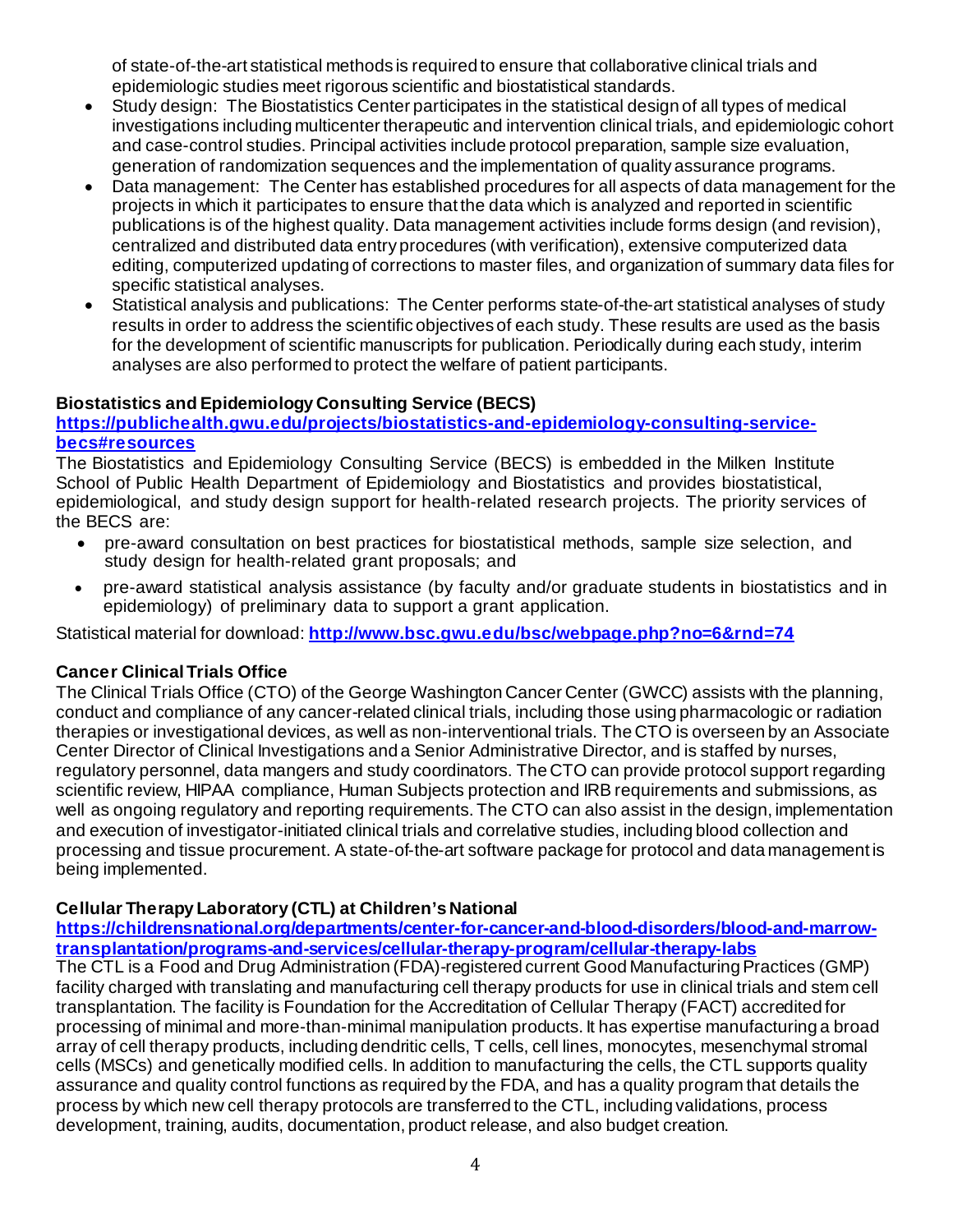- Foggy Bottom Campus:
	- o University **<https://acadtech.gwu.edu/classroom-search>**
	- o Science & Engineering Hall **<https://facilities.gwu.edu/reserving-event-and-study-space-science-engineering-hall>**
	- o School of Medicine & Health Sciences **<https://smhs.gwu.edu/resourcemanagement/classroom-services/reservations>**
- Mount Vernon Campus: **<https://acadtech.gwu.edu/classroom-search>**
- Virginia Science and Technology Campus: **<https://acadtech.gwu.edu/classroom-search>**

Academic Technologies supports over 200 technology-enhanced classrooms and labs on the Foggy Bottom, Mount Vernon, and Virginia Science and Technology campuses. These learning spaces are equipped with innovative technology, which enhances the teaching and learning experience at GW. [GW Lecture Capture](https://acadtech.gwu.edu/lecture-capture) is also available in select spaces. Classroom selection available at <https://acadtech.gwu.edu/classroom-search>

- Foggy Bottom Campus
	- o The School of Medicine and Health Sciences (SMHS) Classroom Services supports the technological and educational needs of the faculty, staff, and students through 35 different classrooms, with seating sizes ranging from 8 to 180. They provide a multitude of services structured to support the teaching, learning and research needs of the SMHS community. Videoconferencing, an equipment loan service, and on-site technical support are just a few of the services available. They coordinate scheduling, AV and technical support for learning spaces.
		- **Audio Conferencing -** Polycom Soundstation
		- **Video Conferencing -** Polycom Realpresence, MondoPad, WebEx, Skype.
	- $\circ$  The rest of the Foggy Bottom campus has 14 locations with classrooms. Number of classrooms ranges from 3 – 19, with seating capacity ranging from 15 - 293. List of equipment and software in each classroom can be found here: <https://registrar.gwu.edu/buildings-rooms>
- Mount Vernon Campus has 7 buildings with between 1 and 10 classrooms
- Virginia Science and Technology Campus has 4 buildings with between 6 and 9 classrooms

# **Clinical Research Office**

The Clinical Research Office (CRO) of the Medical Faculty Associates unifies clinical research operations for the clinical faculty practice to support research growth, streamline operations and ensure regulatory compliance, as well as to assure its practices conform with GWU requirements and processes. The CRO maintains responsibility for all aspects of administration and oversight of industry-designed, industry-sponsored multi-center clinical trials including contract negotiation, financial management, conduct and compliance functions. The CRO also provides education and mentoring for staff and faculty

#### **Clinical Translational Science Institute at Children's National (CTSI-CN) [http://www.ctsicn.org](http://www.ctsicn.org/)**

The CTSI-CN is a partnership between Children's National and The George Washington University which provides highly integrated, cost effective, investigator-focused resources, designed to overcome research barriers, promote collaborative research and provide research training. CTSI-CN places an emphasis on health disparities and childhood antecedents to adult diseases. The CTSI-CN is supported through the National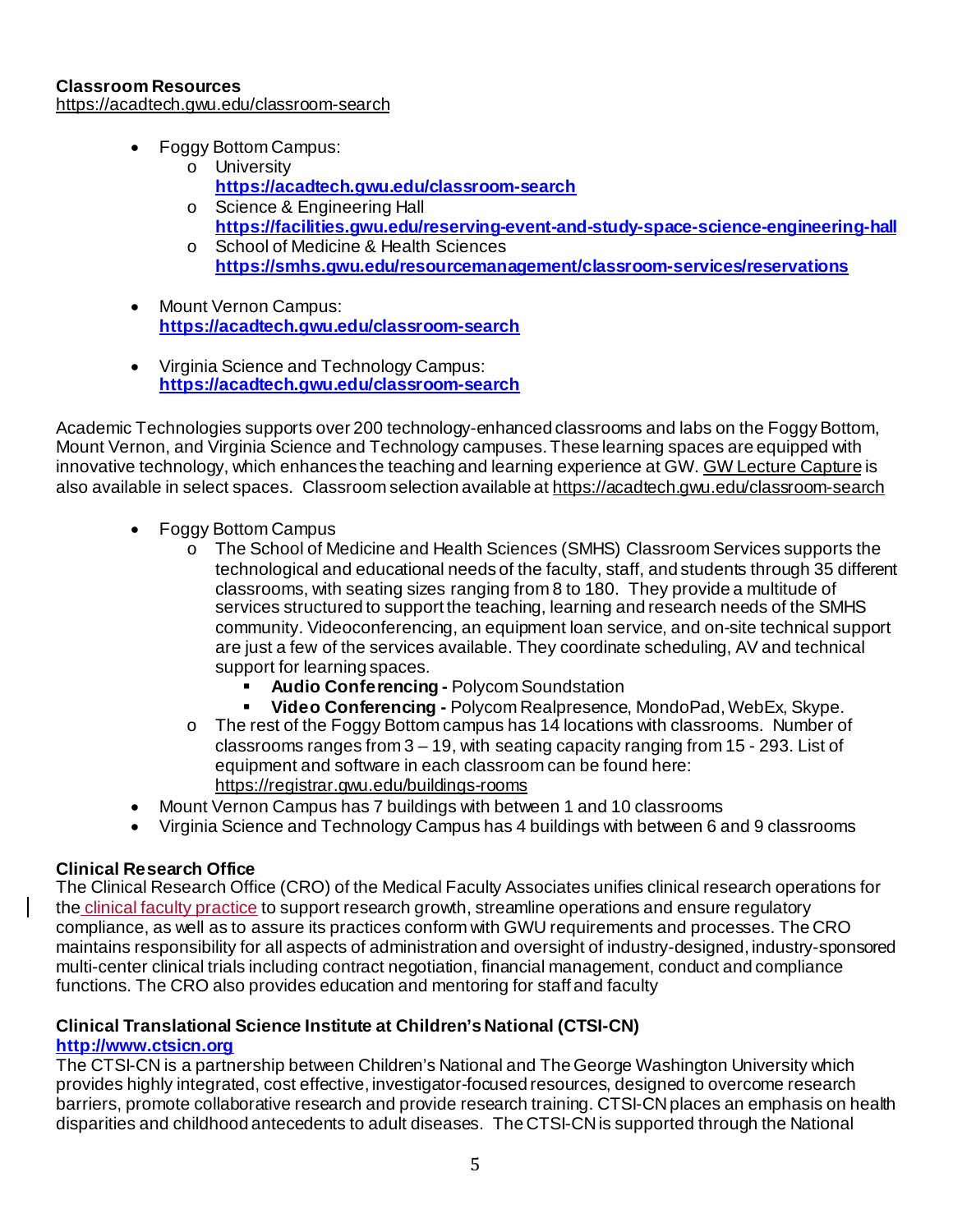Institutes of Health Clinical and Translational Science Award program UL1TR000075/UL1TR001876. The CTSA program is led by the NIH's National Center for Advancing Translational Sciences.

# **Colonial One (Division of IT)**

**<https://it.gwu.edu/colonial-one-high-performance-computing>**

- Software and Business Apps **<https://it.gwu.edu/software-business-apps>**
- Research Computing **<https://it.gwu.edu/research-technology-services>**
- Web and Collaboration **<https://it.gwu.edu/web-collaboration>**

Colonial One is a high-performance computing cluster available to support research needs that use highperformance computing for data analysis. Colonial One is implemented and managed by the Research Services Group within the Division of Information Technology, assisted by GW-sponsored computational staff in the Computational Biology Institute and the Columbian College of Arts and Sciences. Access to Colonial One is open to the GW community. Located on the Virginia Science and Technology Campus in one of GW's two enterprise-class data centers, Colonial One is housed in an optimal facility featuring:

- Professional IT management by the Division of IT, including 24-hour on premise and remote environment monitoring with hourly staff walkthroughs.
- Redundant power distribution, including UPS (battery) and generator backup.
- Redundant cooling systems using a dedicated chilled water plant and a glycol refrigeration system.
- Direct network connectivity to GW's robust 100-Gigabit fiber optic network.

Colonial One's initial compute capacity features a total of 2,924 CPU cores and 1132,288 CUDA cores in the following compute node configurations:

- 64 CPU nodes featuring dual Intel Xeon E5-2670 2.6GHz 8-core processors with varying ranges of RAM capacity (64GB, 128GB, and 256GB nodes).
- 79 CPU nodes featuring dual Intel Xeon E5-2650v2 2.6GHz 8-core processors with 128GB of RAM each.
- 32 GPU nodes featuring dual Intel Xeon E5-2620 2.0GHz 6-core processors with dual NVIDIA K20 GPUs, 128GB of RAM.
- 1 Large-Memory node featuring four Intel Xeon E7-8857v2 3.0GHz 12-core processors with 2TB of RAM.
- •FDR Infiniband network interconnect featuring 54.5 Gbps total throughput, with 2:1 oversubscription per compute node.

The Colonial One cluster has both a primary storage system and a high-speed scratch storage system connected to the Infiniband network fabric. Both are accessible throughout the entire cluster, and remote file transfer services are provided through dedicated login nodes.

- Dell NSS primary storage with 120 TB of usable capacity.
- •Dell / Terascala Lustre HSS high-speed scratch storage with 250TB of usable capacity.

# **Computer:** *Hardware and Software:*

GWU is well connected to research and education communities. The wireless access service, Eduroam, is a secure, worldwide roaming access service developed for the international research and education community. It allows users from member institutions to connect to the Internet when visiting other participating institutions. GWU is also part of the Internet2Network, which is a computer networking consortium led by members from research and education communities, industry and government. It gives our researchers the ability to use ultra-high-speed networking speeds when working with large dataset transfers that are used in much of our current research.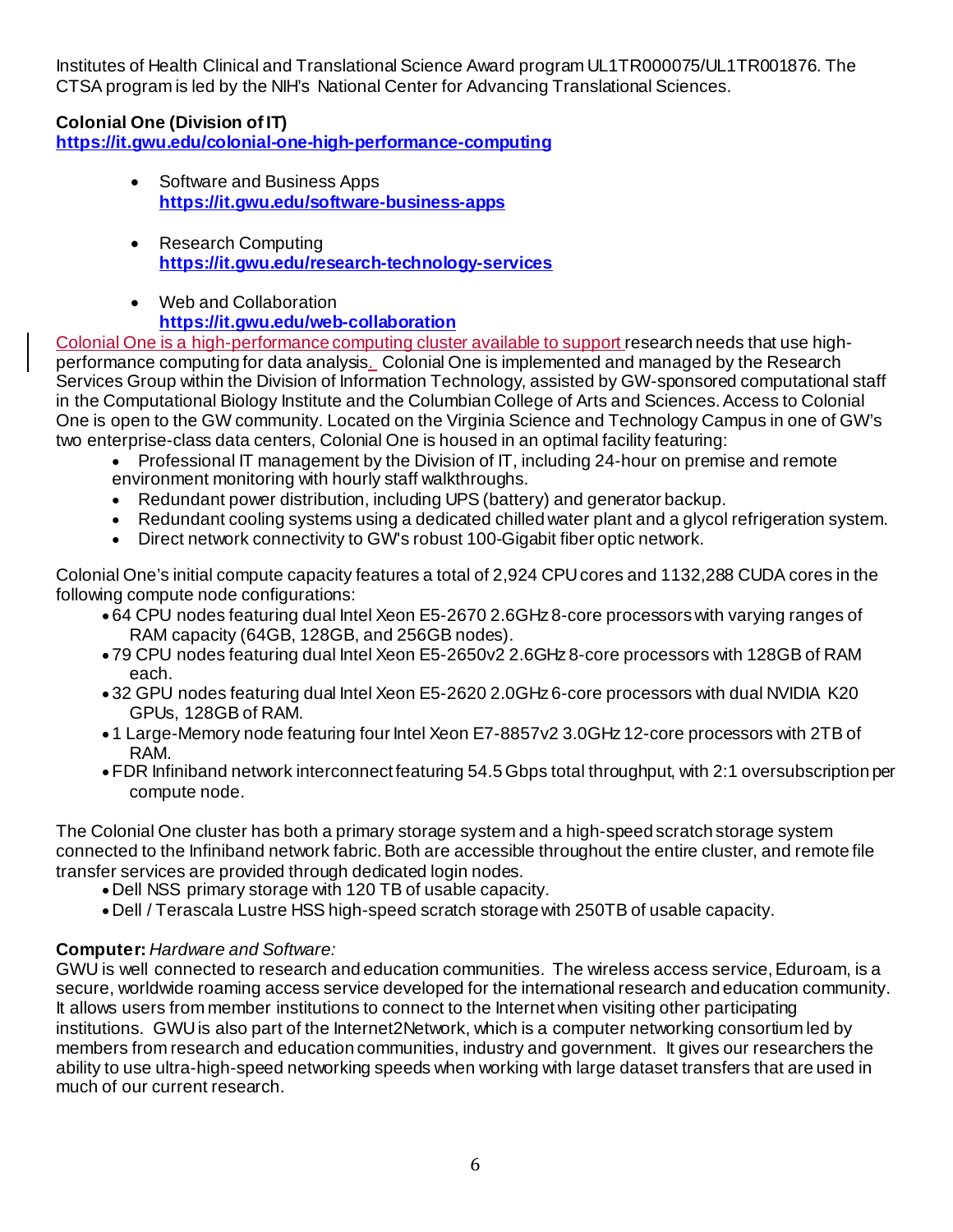The SMHS has a fully staffed IT unit that includes a director, network, and technical support staff to assist users with all projects and support requests. The software offerings are also comprehensive. Our capabilities will allow for any required references retrieval, any other data retrieval or exchange, and online databases access. All faculty, staff, and students have access to electronic mail and collaboration software. SMHS faculty and staff members also have access to licenses that include an extensive range of word processing, analytic, graphics, mapping, and presentation software such as, SPSS, Stata, SAS, Atlas.Ti, MPlus, Adobe Creative Suite, Nvivo, Qualtics, and ArcGIS.

# **DC Center for Aids Research (DC CFAR)**

**<https://dccfar.gwu.edu/core-services>**

# **Administrative Core**

# **<https://dccfar.gwu.edu/administrative-core>**

The Administrative Core provides leadership for the DC CFAR cores and scientific working groups, promotes synergies across the six collaborating academic institutions, and supports partnerships with government, community and academic collaborators. The core promotes multidisciplinary and multiinstitutional science through administrative and fiscal oversight and management of resources and the facilitation of effective communication.

# **Developmental Core**

# **<https://dccfar.gwu.edu/developmental-core>**

The primary goals are to support the development of next-generation HIV researchers in Washington, DC and to promote innovative, multi-institutional, and multi-disciplinary HIV scientific research. The core provides competitive pilot funding, mentoring and educational and training opportunities to early stage, new and newly transitioning HIV investigators, with an emphasis on women and underrepresented minorities. Available services: Pilot Awards Program, Microgrants, Mentoring Program, and Education and Training.

### **Basic Sciences Core**

# **<https://dccfar.gwu.edu/basic-sciences-core>**

The mission of the core is to develop, refine, and provide services and training in relevant basic sciences to DC CFAR investigators. The Core offers virologic and molecular, immunological and imaging services and training that are designed to support basic, clinical and translational research in HIV/AIDS prevention, detection and treatment.

# **Clinical and Population Sciences Core**

# **<https://dccfar.gwu.edu/clinical-and-population-sciences-core>**

The mission of the Clinical and Population Sciences Core is to provide services to support the growth of clinical, translational and population-based research in Washington, DC. The Core provides access to services, specimens and clinical data and promotes collaborations between clinical, translational and population-based investigators. Services include consultative clinical, biostatistical, and epidemiologic design expertise as well as culturally appropriate community outreach to at-risk and HIV-infected populations.

# **Social and Behavioral Sciences Core**

# **<https://dccfar.gwu.edu/social-and-behavioral-sciences-core>**

The mission of the Social and Behavioral Sciences Core is to facilitate the development and implementation of research related to the prevention, treatment and care of HIV/AIDS that utilizes social and behavioral perspectives and that is innovative, theoretically driven, methodologically rigorous, interdisciplinary and high impact. The Core encourages collaborations between social and behavioral investigators and their counterparts in clinical and basic sciences. It also emphasizes the development of strong relationships with community partners in the DC area. In this way, the Core ensures that DC CFAR research is innovative and has maximum potential for impact.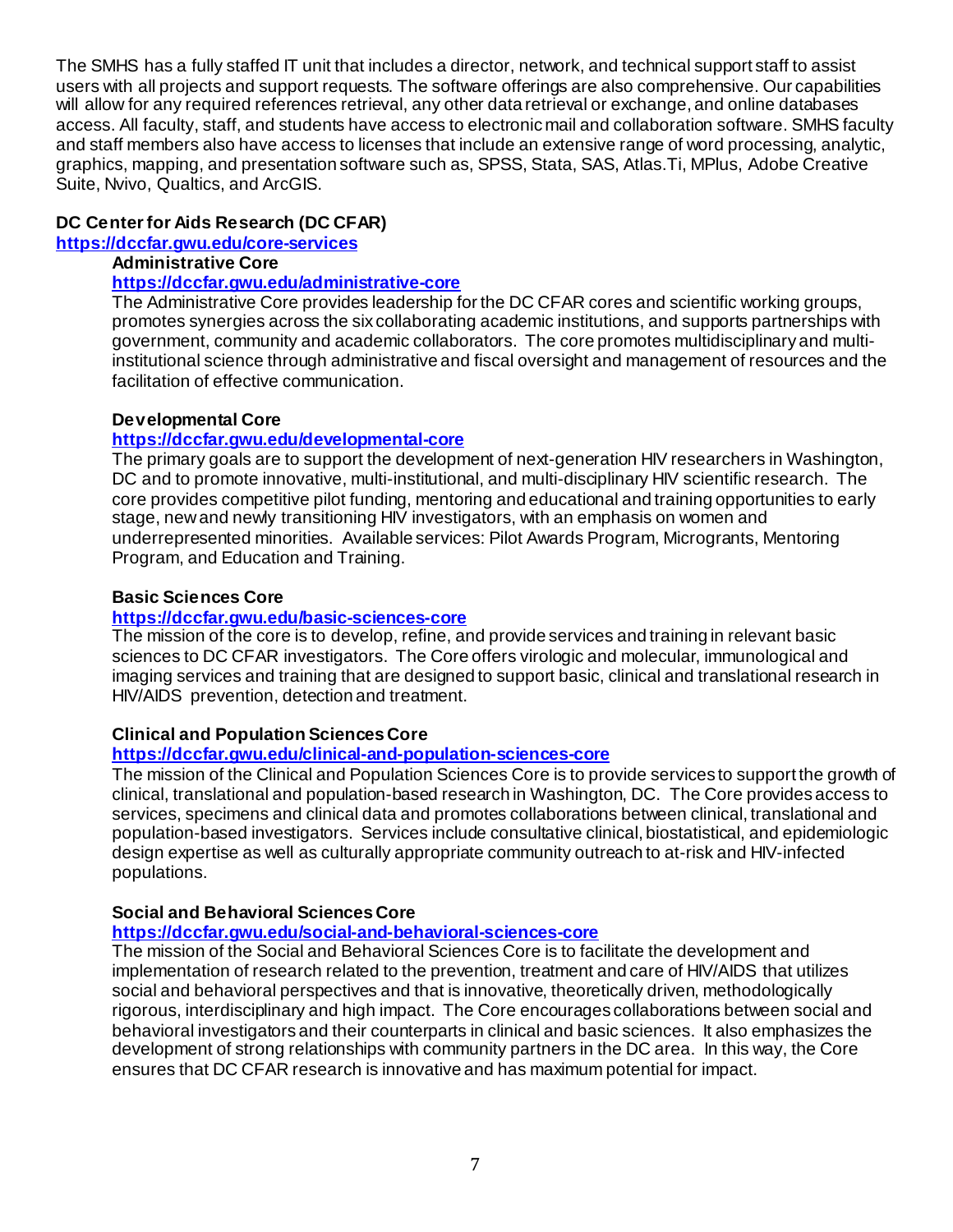### **Flow Cytometry Core Facility**

### **<https://smhs.gwu.edu/flow-cytometry/>**

The FlowCytometry Facility maintains 2 cytometers and a workstation for data analysis.

- Cell Sorter: 4-laser, 15-color BD Influx high speed cell sorter
	- Features include:
		- -4 nozzle size options-optimal for sorting a wide range of cell and particle sizes
		- -Small particle detector
		- -Up to 6-way sorting
		- -Plate with Index sorting
	- Cell Analyzer: 3-laser, 12 color BD Celesta cell analyzer Features include:
		- -Automated QC
		- -High Throughput Sampler (HTS) compatible with 96-well and 384-well microtiter plates
	- PC workstation with the latest cytometry data analysis software and educational resources.

### **Genomics and Proteomics Core (GPC) Resources at CTSI-CN**

### **<https://www.ctsicn.org/gen-pro>**

The Genomics and Proteomics Core (GPC) is housed in the Research Center for Genetic Medicine at Children's National, in open laboratories totaling 22,000 sq. ft. of space. Specialized equipment dedicated to core proteomic facilities includes:

- **Thermo Q Exactive HF mass spectrometer for LC-MS and LC-MS/MS analysis.** This newly acquired mass spectrometer is a quadrupole-orbitrap hybrid similar to our Q Exactive instrument but with improved high field orbitrap mass analyzer. The QE-HF is coupled online to a nano-flow EasynLC UPLC system.
- **Thermo Q Exactive mass spectrometer for LC-MS and LC-MS/MS analysis.** This mass spectrometer is a quadrupole-orbitrap hybrid that can aquire spectra at 12 Hz and 140,000 resolution. This system offers state-of-the-art speed, sensitivity, dynamic range and resolution and is ideally suited for discovery and targeted proteomic applications. It is coupled online to a nano-flow EasynLC UPLC system.
- **Thermo LTQ-Orbitrap XL mass spectrometer for LC-MS and LC-MS/MS analysis**. This mass spectromter has up to 60,000 resolution and 3 ppm accuracy and is coupled online to an Eksigent nano-hplc. The high resolution and fast scan speeds are ideal for protein identification and quantitation.
- **ABI 4700 MALDI-TOF-TOF mass spectrometer with a Nd:YAG laser** that can operate at 355 nm to ionize samples with pulses of 3 to 7 nsec. duration and frequency of 200 Hz resulting in high speed analysis (1000 MS and MS/MS analysis per hour). Some other characteristics of the instruments are: 10 to 15,000 resolution in reflectron mode, up to 10 ppm accuracy and sensitivity in the subfmole range. GPS explorer software employing a web based protein data base and Mascot search engine is interfaced to the instrument for data analysis and protein identification.

Separate computing resources are available for analysis of mass spectral data. Proteome Discoverer, Mascot and Bioworks software are available for routine protein identification. Additionally, we license IP2 and ProteoIQ software packages dedicated for both label free and stable isotope quantitative proteomics. The core also uses open source software packages MaxQuant, Perseus and Skyline for quantitative and targeted studies. The proteomics core has also full equipment for protein and peptide separation (2-dimensional gel electrophoresis and a Shimadzu HPLC system with integrating software and fraction collector to use offline).

Specialized Genomics Core equipment includes, for standard DNA analysis, one 96-well MJ Tetrad PCR system (4 blocks total), eight ABI 9700 dual block thermocyclers (16 blocks total), and eight ABI 2720 thermocyclers (8 blocks total).

The core is fully equipped to offer both Affymetrix and Illumina array services, utilizing their complete line of arrays (DNA /RNA/miRNA). The center houses two complete Affymetrix GeneChip® stations, including two GeneChip® Fluidics Stations, two GeneArray® scanners, and two GeneChip® hybridization ovens, in a dedicated room. Illumina arrays (expression profiling, SNP and methylation) are scanned through an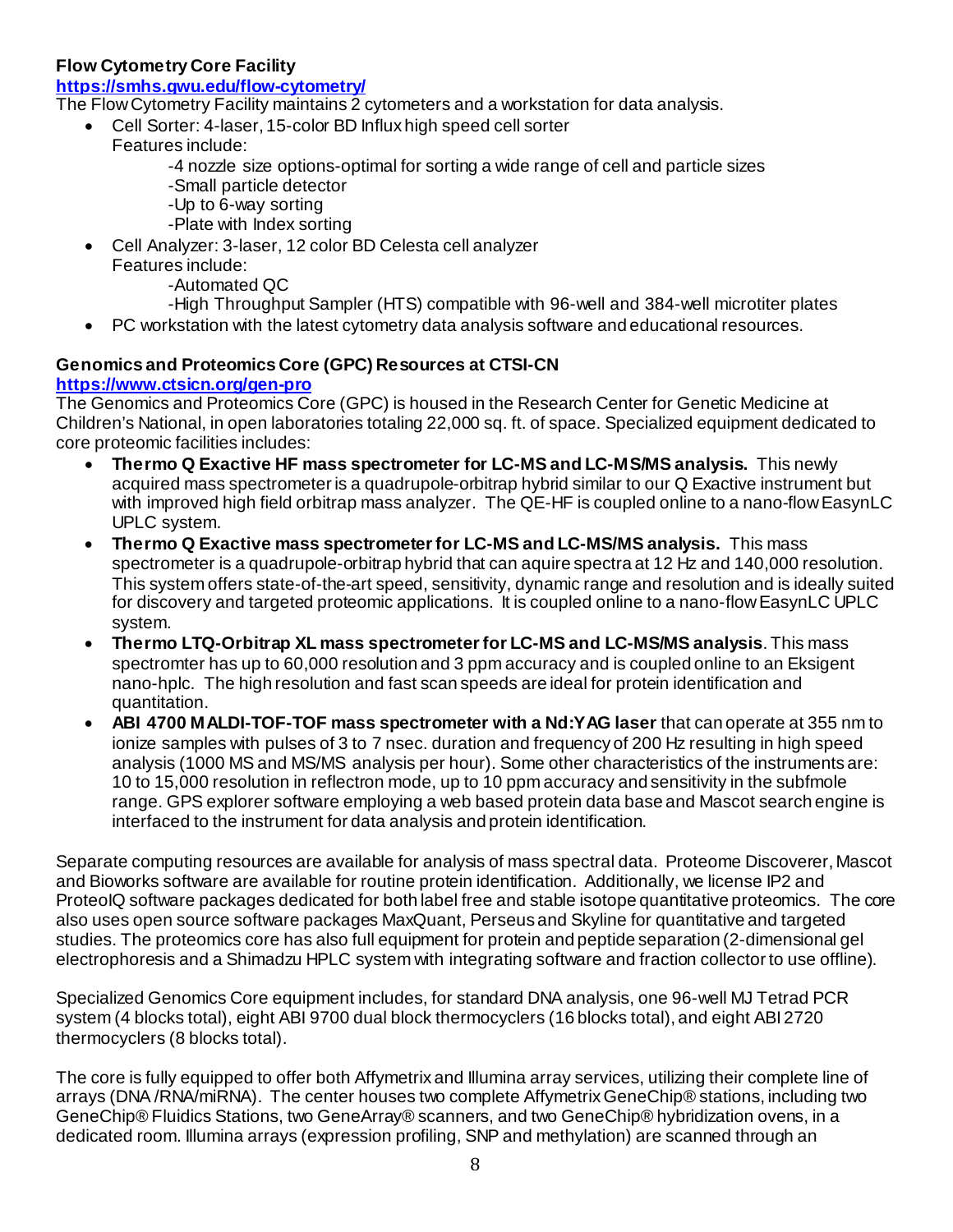agreement with the Georgetown University Lombardi Cancer Center Genomics Core (Core Director, David Goerlitz). This group uses our Affymetrix scanner in exchange for our access to their Illumina iScan scanner.

The core has an Illumina NextSeq500 next-generation sequencer (NGS). Related equipment includes a Covaris DNA shearing station, and Blue Pippin and Pippin Pulse (Sage Technologies) instruments for nucleic acid sizing. A ThunderBolts RainDrop NGS target enrichment and RainDrop SenseTM (RainDance Technologies) system is also available for generating NGS libraries and digital droplet PCR. An AutoGen QuickGene-810 system is available for automated extraction of DNA and RNA from a variety of tissues. For DNA/RNA quality checks, the center also has 2 NanoDrop spectrophotometers, a bioanalyzer and 2 Qubit(s). The core also has a QuantStudio 7 with 96-well, 384-well and TLDA card attachments.

Computational resources are continuously upgraded. The current infrastructure includes the latest Vmware vSphere 4.1 on six HP ProLiant DL380 G6 servers, 10gb backbone on our iSCSI SAN storage, 10mg Ethernet line and one backup 3mg T-1 line, with wireless ISP for external transfer of files, core switching with dedicated LAN core switch and iSCSI core switch, and internal Cisco Wireless Controller 4402 with 12 Access Points. In addition, we employ a Dell Poweredge 720xd Server and Vm License, Dell PowerVault NX3610 Filer/MD3660 Storage Array and Advanced Computer Concepts 16-port 10 Gigabit Ethernet Module. Physical servers are virtualized to save energy, enabling robust internal cloud computing. In addition, the infrastructure includes redundancy at many levels, including internet firewalls, spam-mail firewalls and Internet Filters to provide a high availability (no down time). This system accommodates most standard usage and in addition allows very active users to purchase their own blades for enhanced computational power as needed. For very data intensive sequencing experiments, we also have individual accounts within the GWU super-cluster, Colonial One.

The core is the single largest contributor of microarray data in the public domain (15% of NCBI GEO). Array data is routinely made publicly available upon investigator approval at publication via upload to GEO, adhering to MAIME guidelines [\(http://www.ncbi.nlm.nih.gov/geo/info/MIAME.html\)](http://www.ncbi.nlm.nih.gov/geo/info/MIAME.html). Data analysts use shareware programs on R, and also have access to the Illumina BaseSpace analysis environment. We also purchase Partek software for array data analysis, and maintain an institutional license for Ingenuity Pathways Analysis (IPA) software for pathway/network analysis. Over the years, investigators within the core have designed and implemented a series of public domain software packages (see http://bioinformatics.cnmcresearch.org), including HCE, CONSET, GENESHELF, GOTREEPLUS.

For direct digital counting of miRNA/mRNA and selected DNA applications, we also have access to a complete NanoString nCounter System, provided by agreement with the clinical pathology department, which is chaired by Ashley Hill, MD, who also has a faculty appointment in GenMed. Within our genomics center, an additional NanoString prep station is available, as the prep portion of NanoString methods is the most rate-limiting step. For RT-PCR, the core has a ThermoFisher QuantStudio 7 with blocks for TLDA cards, and 96 and 384 well plates.

The core is also equipped with a MesoScale Diagnostics QuickPlex SQ 120 scanner for multiplex ELISA assays over a wide dynamic range. The system uses cutting edge electrochemiluminescence detection system on a carbon electrode surface that has 10 times greater binding capacity than polystyrene wells. The core also has an Illuminex reader for standard ELISA assays.

The core also has the following dedicated refrigerator/freezer space: 6 refrigerators, 3 -20° non-defrost freezers and 3-80<sup>°</sup> ultralows. It also has a dedicated BSL2/organics hood. General equipment includes a Beckman XL-90UC ultracentrifuge, Savant speedvac plus, Brinkman polytrons, Hitachi GeneSpec III spectrophotometers, Nikon Microphot FXT microscope with fluorescent filter blocks and Optonics PE750 digital camera, a Perseptive Biosystems Cytoflour 96-well plate reader, 2 cryostats, 2 general purpose laboratory ovens, 4 refrigerated benchtop ultracentrifuges, 2 standard laboratory centrifuges, 4 power sources and gel boxes for standard agarose gels, 3 rotating plate holders, and a Licor infrared imager for western blots.

#### **George Washington University Hospital**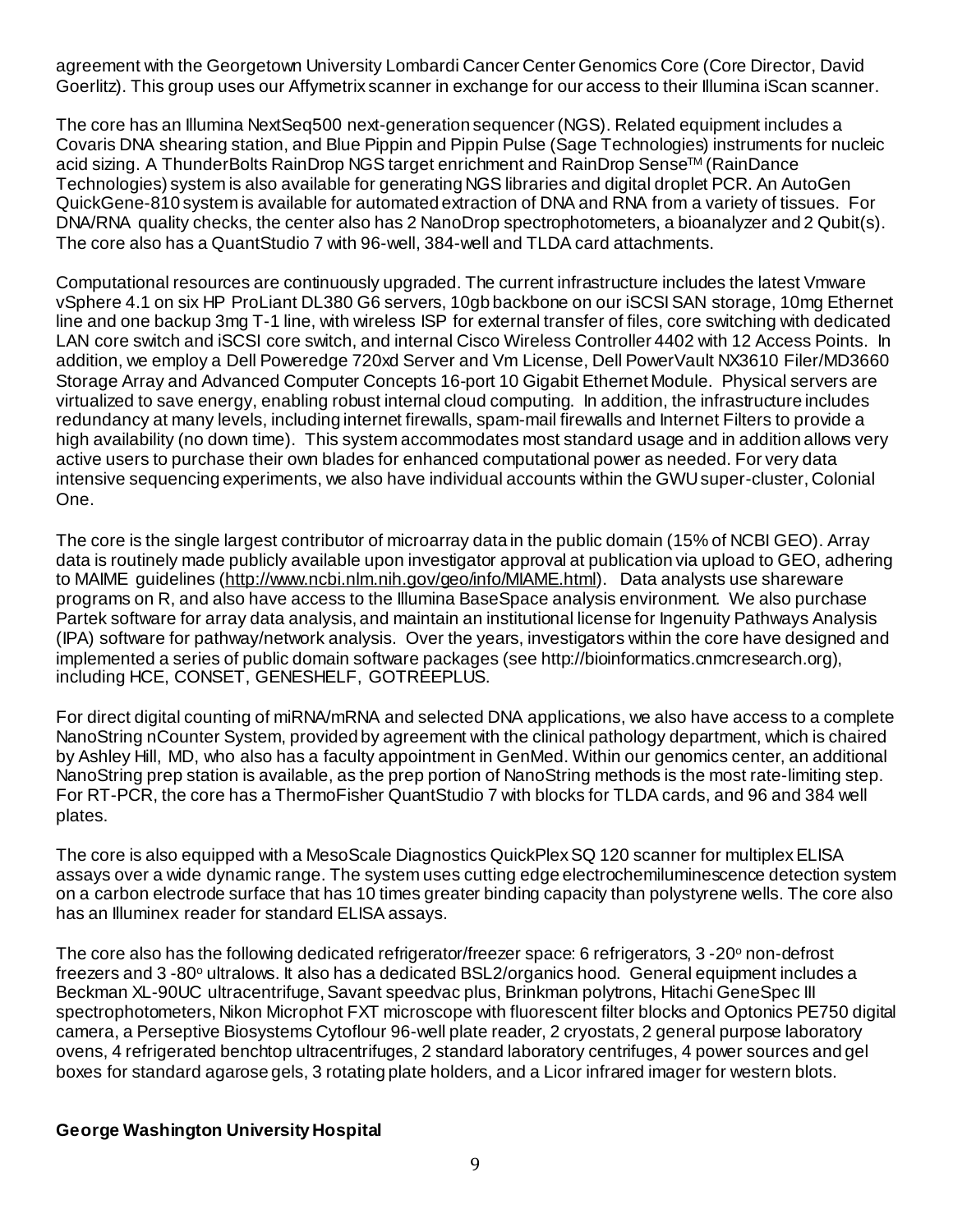#### **<https://www.gwhospital.com/about>**

The George Washington University Hospital is owned and operated by a subsidiary of Universal Health Services (UHS) one of the largest healthcare management companies in the nation. The George Washington University Hospital has approximately 385 beds, 20+ operating suites and 1 hybrid operating room along with a level III neonatal intensive care unit. The GW Hospital is accredited by The Joint Commission and licensed by the District of Columbia Regulatory Affairs Department. In 2016 there were 19,937 admissions, 25,892 surgeries, 3,395 births, 74,680 emergency room visits and 125,995 outpatient visits.

#### **George Washington University Medical Faculty Associates**

#### **<https://www.gwdocs.com/research>**

Medical Faculty Associates (MFA) is an independent multispecialty physician group practice encompassing more than 52 medical specialties. Committed to providing comprehensive, thorough and accessible patient care, MFA physicians see patients at the main campus as well as at the George Washington University Hospital and several other area hospitals and community-based medical practices. MFA physicians serve as full-time faculty of the GW School of Medicine and Health Sciences providing mentorship and teaching to medical students, residents and fellows. The MFA faculty is extensively involved in a wide variety of research activities including NIH-, foundation- and industry-sponsored studies. Research by MFA physicians include inpatient hospital-based studies as well as studies in the outpatient setting. These studies include investigations of new oral, parenteral agents and infusion-based agent. Among the many research activities include new treatments for cardiovascular diseases, infectious diseases including HIV infection, neurologic disorders among many others. MFA surgeons are examining new devices that improve cardiovascular, neurosurgical and orthopedic conditions.

#### **Health Sciences**

#### **<https://smhs.gwu.edu/academics/health-sciences-programs/research>**

Uniquely positioned within the George Washington University School of Medicine and Health Sciences, the Health Sciences programs provide a training ground for the nation's experts in patient care, health care quality, medical laboratory sciences, clinical management and leadership, and numerous other disciplines. Health Sciences offers four entry-level clinical training programs (Emergency Medical Services, Medical Laboratory Sciences, Physical Therapy, and Physician Assistant) in addition to professional programs for advanced training in a wide range of health fields including clinical research administration, regulatory affairs, clinical management and leadership, clinical and translational research, translational health sciences, biomedical informatics, integrative medicine and health, health care quality, disaster response, and occupational therapy. The GW Physician Assistant program is ranked 3rd out of more than 225 accredited programs nationally. Health Sciences is active in continuing education and professional development activities, operates numerous military affiliated programs, and jointly operates a health sciences academy with Alexandria City Public Schools. Health Sciences is a global leader in online and blended education, with national experts in curriculum development, instructional design, and program evaluation.

#### **Human Research Office**

#### **<https://humanresearch.gwu.edu/research-tools>**

The Office of Human Research (OHR) is the administrative support office for The George Washington University Institutional Review Boards (IRBs). The IRB is responsible for the review of all research activities that involve human subjects in accordance with federal regulations.

#### **Impact Initiative and SMART Lab**

#### **<https://smhs.gwu.edu/impact/smartlab>**

The SMART Lab (Supported Media for Administration, Research, and Teaching) provides assistance related to the technical design and development of course materials and any technology issues. The team provides hardware, software, and personal assistance to support faculty in the use of technology for the Health Sciences Programs. The SMART Lab support faculty and staff in producing and using media, technology, and novel instructional methods in order to create state-of-the-art learning experiences and curricula.

#### **International Medicine Programs**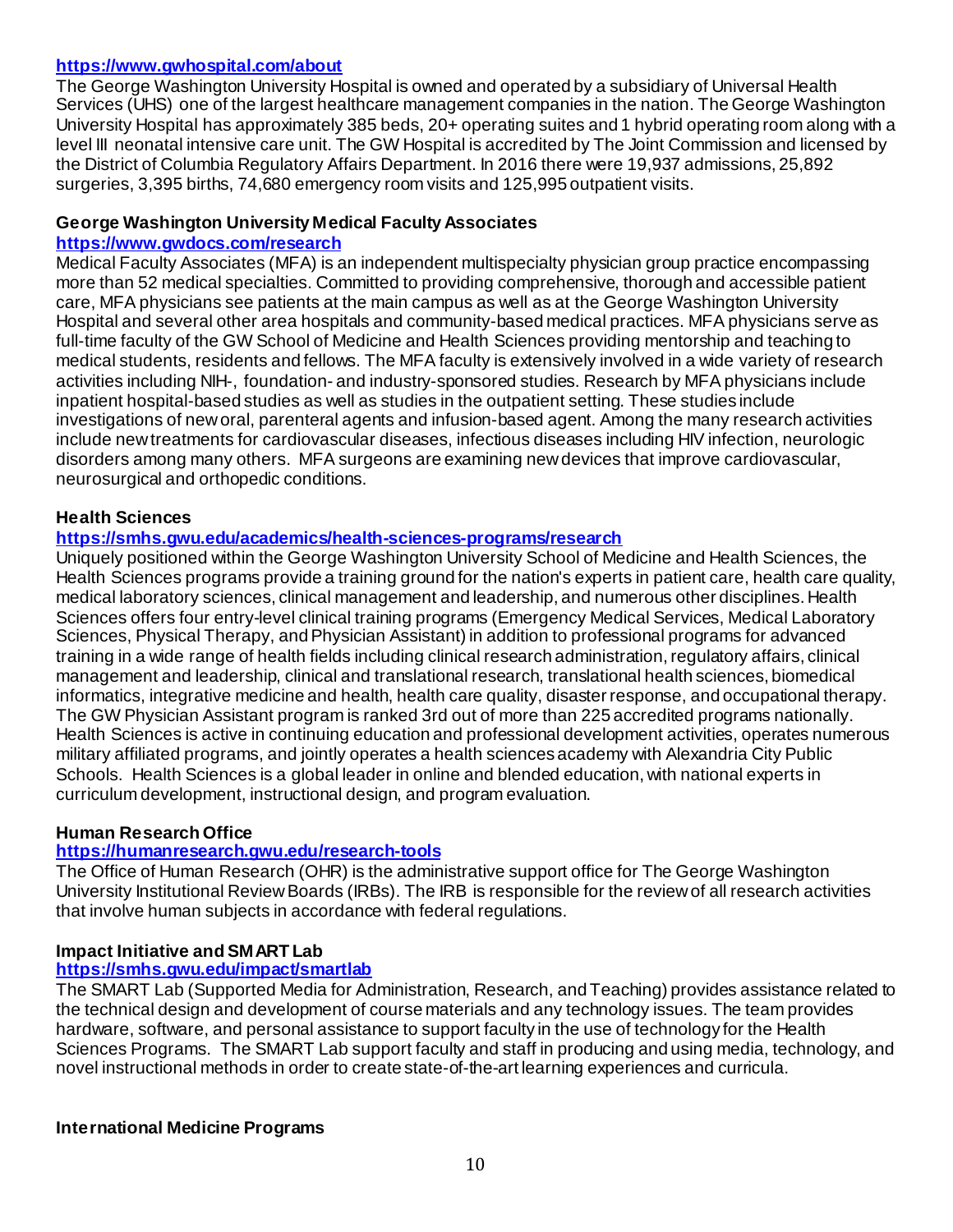### **<https://smhs.gwu.edu/imp/programs>**

For over 23 years, the Office of International Medicine Programs (IMP) at the GW School of Medicine and Health Sciences (SMHS) has cultivated global partnerships to develop and facilitate transformational mutual exchange in medical education, training, and research. IMP's goal is to provide transformational learning opportunities to build the human healthcare workforce capacity of other countries and share the latest advances in medicine and healthcare. As a pioneer in international medical education, training, and research, IMP has developed, coordinated, and completed over 150 projects in over 50 countries, touching the lives of more than 15,000 healthcare professionals, students, and patients around the globe. IMP promotes international research partnerships by convening SMHS and international researchers at scientific summits, where they can share the latest advances in their fields and identify opportunities for collaboration. In addition, IMP partners with GW faculty to design and implement medical and research training programs both at GW and abroad. IMP further serves the SMHS community by facilitating strategic international partnerships, providing safety and security resources for SMHS faculty and student travelers, and supporting incoming international students and visiting scholars.

#### **Internet2**

#### **<https://www.internet2.edu/news/detail/6235/>**

GW has made significant investments to support advanced research in the Washington DC metro region by establishing the nation's newest regional research network Capital Area Advanced Research and Education Network (CAAREN). CAAREN connects to Internet2's Advanced Layer 2 Service, a nation-wide 100G software defined network (SDN). GW is part of the Internet2Network, which is a computer networking consortium led by members from research and education communities, industry and government. It gives our researchers the ability to use ultra-high-speed networking speeds when working with large dataset transfers that are used in much of our current research.

#### **Institute for Biomedical Sciences**

#### **<https://smhs.gwu.edu/ibs/>**

The Institute for Biomedical Sciences (IBS) is the administrative and academic home for interdisciplinary Ph.D. training in the Biomedical Sciences. Established in 1996 to integrate our partner institutions, including the GW School of Medicine & Health Sciences, the Columbian College of Arts & Sciences and the Children's National Health System, we bring together a wealth of teaching and research opportunities for the outstanding matriculating graduate student. The IBS has approximately 105 faculty members who participate in the 5 graduate programs in which the student may choose to earn a PhD. The IBS oversees a core curriculum and assists the student in navigating their first year of graduate training while he or she selects a PhD Program and explores research opportunities available for dissertation projects. After the student has chosen a PhD Program, and has a program-specific academic advisor and research mentor, the role of the IBS becomes one of facilitation and integration.

#### **Laboratory Safety Office**

#### **[https://labsafety.gwu.edu](https://labsafety.gwu.edu/)**

OLS is a service organization within the Office for Vice President for Research with specialized knowledge and expertise in biological, chemical and radiological health and safety. OLS manages a broad range of regulatory obligations for George Washington University and works closely with allied departments (Office of Health & Safety, Police, Facilities Management, Risk Management, etc.) within the University and in our surrounding communities. OLS has an office on the Foggy Bottom campus.

#### **Library Facilities:**

- Eckles Library **<https://library.gwu.edu/eckles>**
- Gelman Library **[https://library.gwu.edu](https://library.gwu.edu/)**
- Himmelfarb Health Sciences Library **[https://himmelfarb.gwu.edu](https://himmelfarb.gwu.edu/)**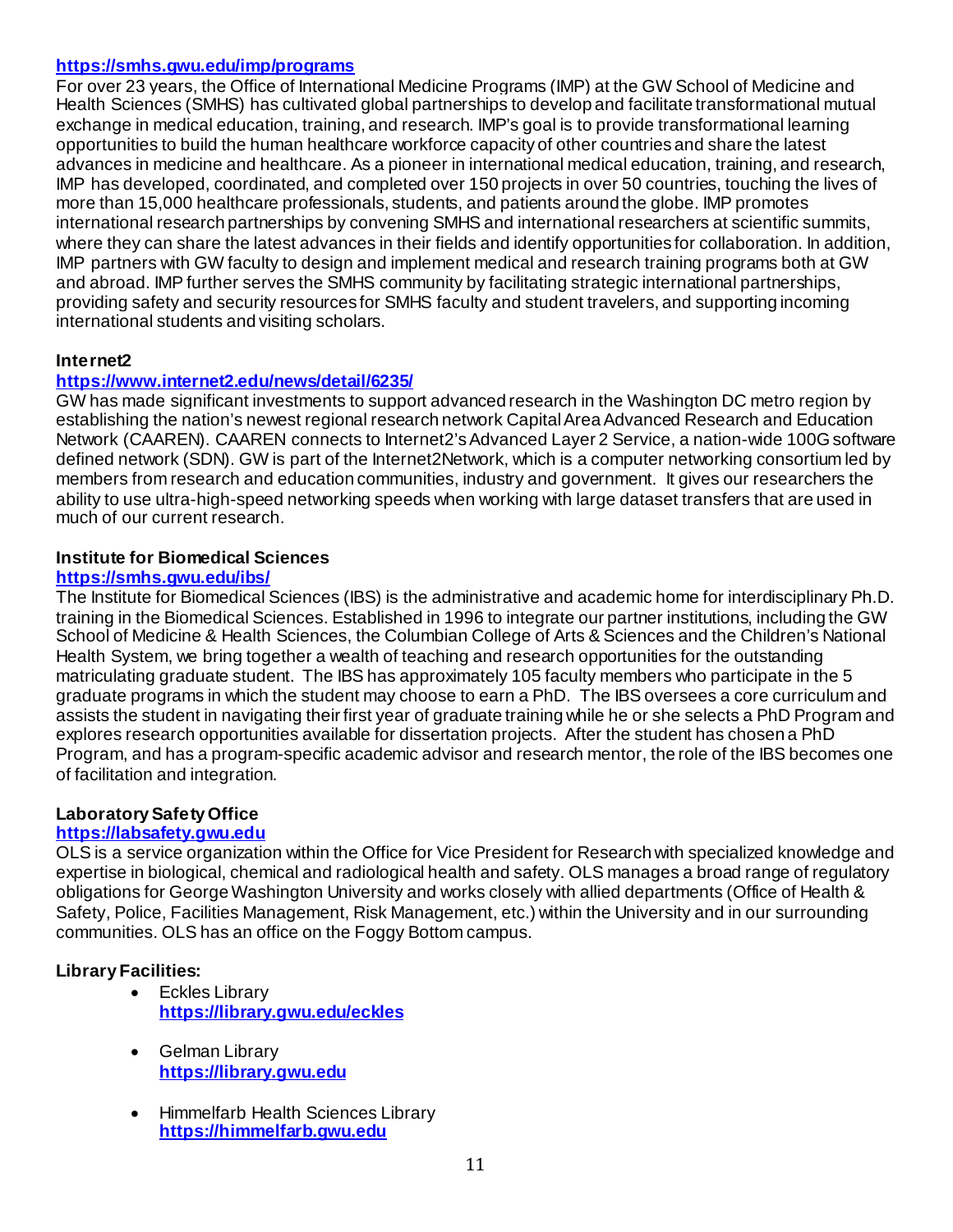- Jacob Burns Law Library **<https://www.law.gwu.edu/library>**
- Virginia Sciences and Technology libraries **<https://library.gwu.edu/virginia>**

The University has an extensive network of libraries, databases, computer facilities, and other resources located on and off campus that are available to researchers. Our network of on-campus libraries includes the Eckles (main) Gelman, Himmelfarb, joint Milken Institute SPH and the Medical School, plus Virginia Sciences and Technology libraries. Faculty, staff, and students also have access to eight additional branches located throughout the Washington, DC metropolitan area – including the Library of Congress, the libraries of the National Institute of Health, and the National Library of Medicine – that permit inter-library loans.

# **Nanofabrication and Imaging Center**

# **[https://nic.gwu.edu](https://nic.gwu.edu/)**

The George Washington University (GW) Nanofabrication and Imaging Center (GWNIC) features state-of-theart microscopy instrumentation and a newly constructed Class 100 cleanroom. GWNIC provides universitywide core infrastructure for research in engineering, chemistry, physics, biology, public health, medicine and biomedical sciences. The Center ensures the maximal utilization of state-of-the-art equipment and it provides both new and established investigators with proper training on basic operation of the equipment as well as focusing on tailored training and advice with the goal of acquiring the most informative images. The GWNIC will provide access, training and use of confocal microscopes, a Leica Multiphoton confocal microscope, Thermo Fisher Scientific (FEI) electron microscopes (SEM, FIBSEM, TEM) in the Imaging Core and Raith Pioneer and Voyager E beam lithography instruments, deposition and etching tools, along with measurement, characterization and analysis tools in the Cleanroom.

- Nanofabrication Core
	- o Lithography:<br>The R
		- The Raith PIONEER combines ultra-high resolution electron beam lithography (EBL) and scanning electron microscopy (SEM). The PIONEER features 30kV column technology and a full rotation and tilt stage.
		- The Raith VOYAGER is a high performance electron beam lithography (EBL) instrument featuring:
			- 50kV eWrite column technology
			- 50MHz pattern generator
			- 200mm wafer handling capability
			- High throughput single digit nanolithography
			- Stitch-free lithography due to fixed-beam-moving-stage (FBMS traxx) and modulated-beam-moving-stage (MBMS periodixx) technologies
		- The Neutronics NXQ4000 Series Semi-Automatic Mask Aligner combines innovative design with precision alignment and exposure features. The automatic sequencing makes the system very easy to learn and use. The versatile platform:
			- Supports soft/hard pressure contact and vacuum contact printing
			- Supports printing in manual proximity mode
			- Processes partial and whole substrates up to 150mm (6) inch diameter
			- Can be configured with Backside Alignment and UV Nano Imprint Lithography
		- The Laurell Spin Coating Systems at GWNIC feature programmable push button recipe management which allows control of spin speed, acceleration, and duration. They feature a PTFE chamber and chuck for easy cleanup and will accommodate up to fourinch wafers.
		- The FEI Helios NanoLabTM 660 DualBeamTM is a fully digital, Extreme High Resolution (XHR) Field Emission Scanning Electron Microscope (FE SEM) equipped with Focused Ion Beam (FIB) technology. It allows for fast characterization of nanometer details and analysis in 2D and 3D, very high quality thin sample preparation and flexible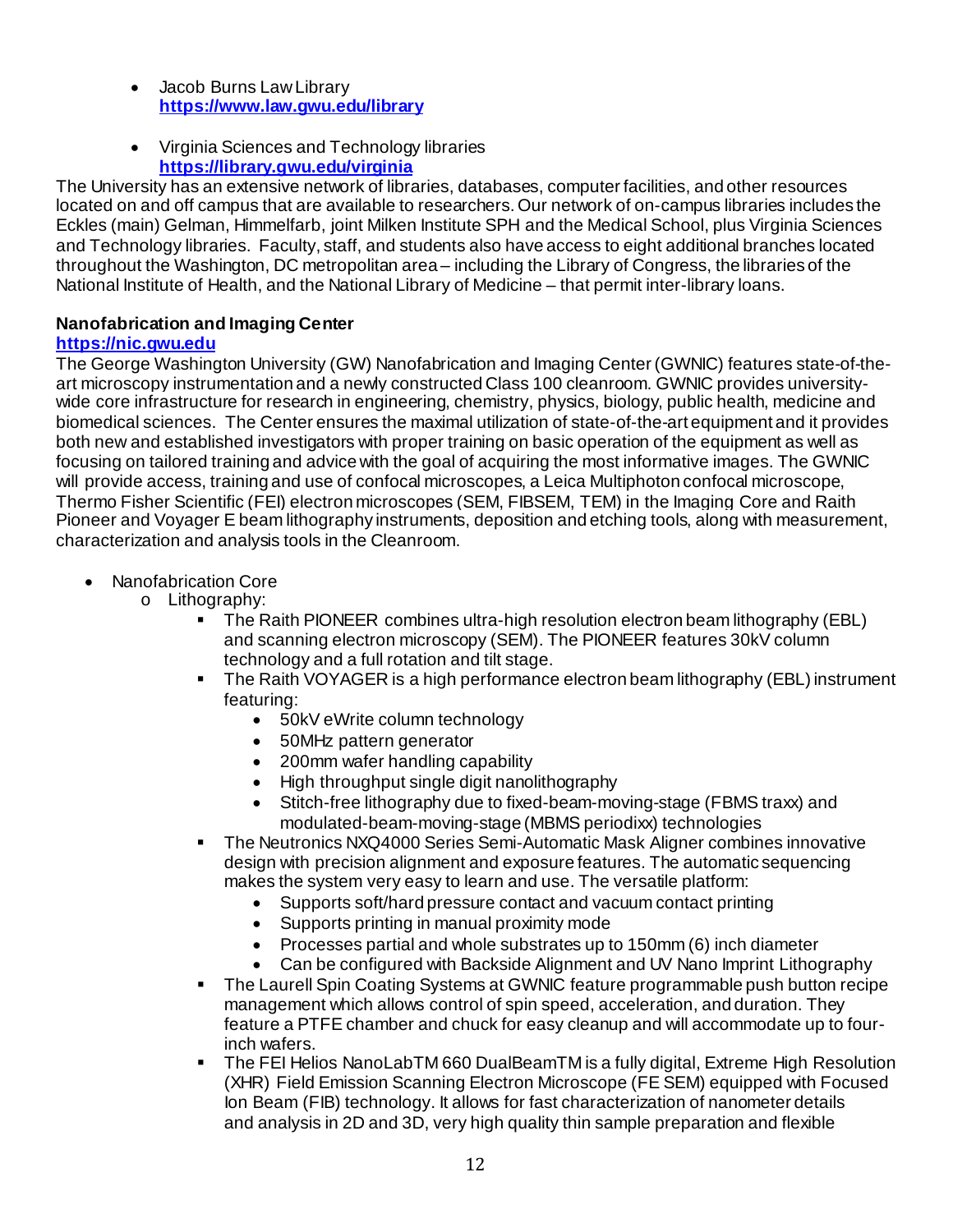nanoprototyping. The FIB SEM can be used for nanofabrication as well as 3-D reconstruction of biological structures.

- o Deposition & Etching
	- The Versaline Deep Silicon Etch III (DSE III) system is designed to etch very high aspect ratio features while providing very smooth sidewall profiles. The DSE system is capable of etching silicon, SOI and oxides in the same chamber configuration. The DSE III chamber features:
		- Fast-gas switching capabilities for Bosch etching (SF6 and C4F8)
		- Process pressure control
		- Heated chamber components
	- The Versaline Plasma Enhanced Chemical Vapor Deposition (PECVD) system features an isothermal chamber designed to deposit high-quality dielectric films such as SiO2 and SiNx. Both high-quality films and low stress films are achievable due to the unique chamber design allowing for a very clean environment with very high mean time between cleans (MTBC). The system features EndPointWorksTM optical emission interferometry (OEI) endpoint detection for optimal film thickness control.
	- The Apex SLR is a very flexible system platform for both III/V semiconductor etches and dielectric etchings. The Apex system features single wafer substrate loading with easeof-use 4-button recipe control from the load lock. The Apex SLR system uses wellestablished reactor technology that provides reliable performance and is supported with guidance from a continuously evolving process library. The Apex SLR has superior process flexibility for a wide range of applications.
	- The Cambridge NanoTech Fiji series Atomic Layer Deposition (ALD) system with Load Lock is a modular, high-vacuum ALD system that accommodates a wide range of deposition modes using a flexible architecture and multiple configurations of five precursor lines and various plasma gases.
- o Thermal
	- The CHA Criterion Electron Beam (E-beam) Evaporator and Criterion Pulsed Vapor Deposition (PVD) system offers midrange sizing that incorporates both load lock and source isolation options. The Criterion systems feature a hinged, water-cooled front door and a new frame design. The new Criterion chamber design with load lock and water cooled chamber will accommodate many tooling configurations and a variety of deposition sources and combinations of sources. System and recipe control is achieved via a touch screen PC/PLC. The GWNIC has two E-Beam Evaporators to prevent backlog due to deposition times and runs and one Sputter PVD, all based on the Criterion platform.
	- **The Rapid Thermal Processor (RTP) features:** 
		- Ramp rate: 100 degrees C/sec
		- Temperature range: ambient to 1300 deg C max
		- Ramp rate: 1 degC/s to 400 degC/s
		- Cold Wall Chamber technology
		- Vacuum =  $10-2$  mbar max
		- Thermocouple: ambient to 1000 degrees C
		- Pyrometer control: 150 to 1000 degrees C
		- System chiller
		- Vacuum pump
		- Purge gas line: Argon, Nitrogen, or Oxygen
- o Measurement, Characterization & Analysis
	- The Micromanipulator Probe Station provides a highly accurate test environment for Capacitance-Voltage (C-V) measurement with all the power and stability required by semiconductor professionals. Features include: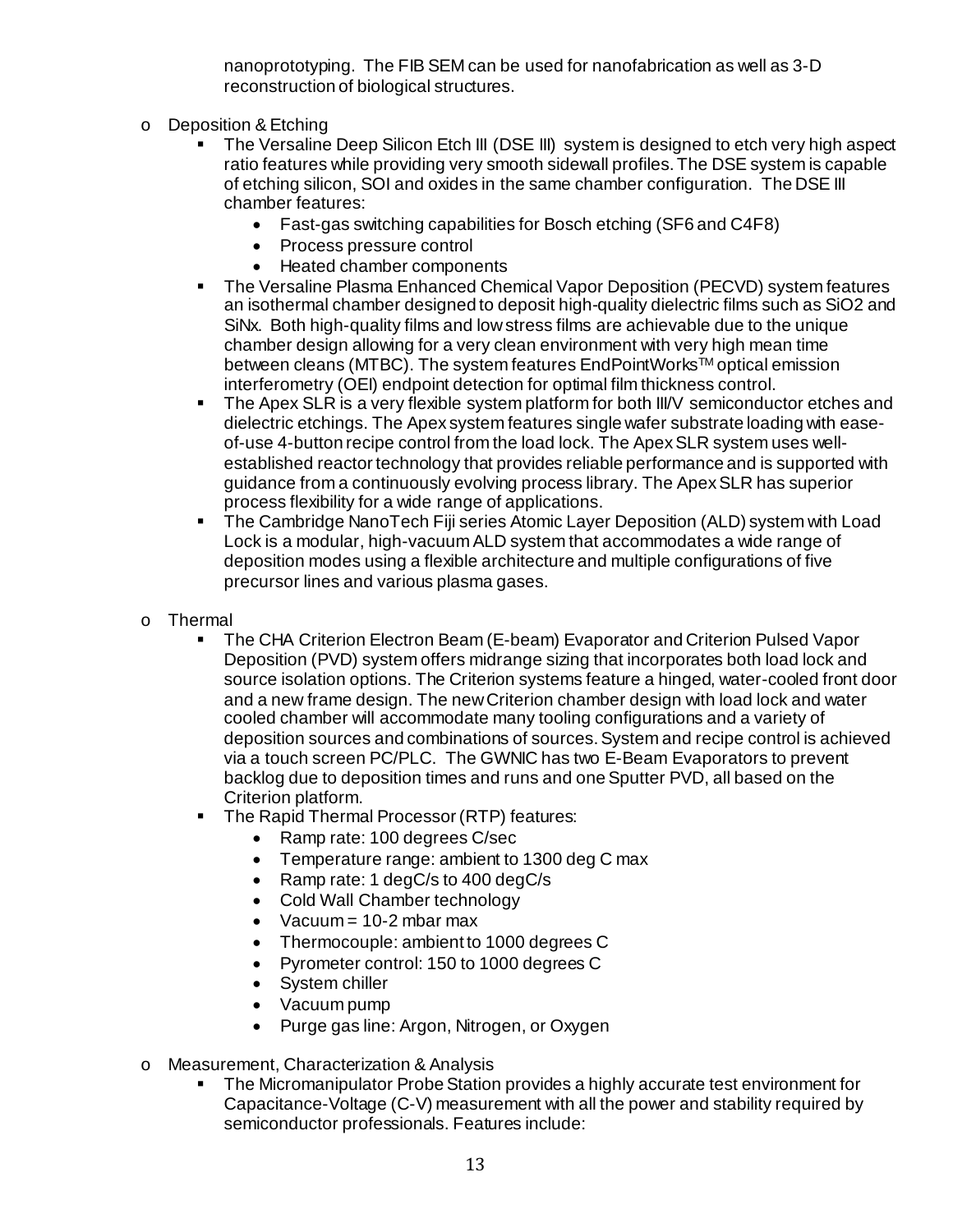- $\pm$ 1.5mm repeatability and accuracy with a resolution of 0.1mm
- User-friendly pcProbe II software
- Thermal system provides a single chuck with a temperature range from –65 degrees C to 400 degrees C
- The KLA-Tencor P-7 stylus profiler offers measurement repeatability for reliable measurement performance. The surface measurement system has a 150 mm scan length standard. The profiler's surface measurement system includes point-and-click operation and the productivity package to offer the easiest to use tool on the market with the features required by university, R&D, and production environments.
- The four point probe system allows a wide variety of samples to be measured from glass slides with TCOs or metal layers, to wafers and even ingots up to 250mm deep. Features include:
	- Multi-height probe stand
	- Removable X-Y microposition table
- GWNIC provides access to the Kulicke & Soffa Model 4123 Manual Wedge Bonder and Kulicke & Soffa Model 4126 Ball Bonder. Features include:
	- Motorized table making available 'auto step-back' / reverse motion
	- Available in 30°/45° configurations
	- Designed for aluminum or wire
	- Control of individual bond parameters
	- Large bonding area
	- Easy operation
	- Gold = 12.7 to 76  $\mu$ m; aluminum = 20 to 76 $\mu$ m; gold ribbon = option up to 25 x 250 $\mu$ m; spool = 12.7 $\mu$ m option 50.8 $\mu$
	- High Q 60kHz transducer PLL ultrasonic generator
	- Semi-auto, manual Z, stitch
	- Manual height adjustable, heated work holders
- The F20-UV is a general-purpose film thickness measurement instrument that can measure films ranging from 1nm to 40um optically using a190-1100 nm light source.
- Microscopy Core
	- o Light Microscopy
		- The Leica M80 Stereomicroscope is a dissecting microscope with a platform, lighting, excellent Leica M80 optics and digital camera to image samples at any point during sample preparation, analysis or documentation
			- Leica EC3 camera
			- LAS software for image capture
			- LED illumination from above or below
	- o Confocal Microscopy
		- The Zeiss LSM 710 laser scanning confocal microscope can be used for long-term whole live-embryo, tissue slices and cell imaging at high resolution. This upright microscope with x/y/z scanning stage, controlled via Zen software to execute complex multipoint temporal acquisition patterns, is supported by custom-designed on-stage incubation. This allows for long-term observations of explanted tissues and control of the temperature and environment either via perfusion or CO2 control.
			- 32-channel spectral detector
			- Two single channel photomultipliers and a photomultiplier on the forward pathway
			- Six laser lines for excitation (458, 488, 514, 561 & 633 nm plus additional 405 nm diode laser)
			- A customized high-end computer for large data sets (50GB).
			- Objectives: W Plan-Apo 20x/1.0 DIC VIS-IR WD=1.8 water and 25x/0.8 multiimmersion LD LCI Plan-Apochromat (WD=0.55); Plan-Apochromat 10x/0.45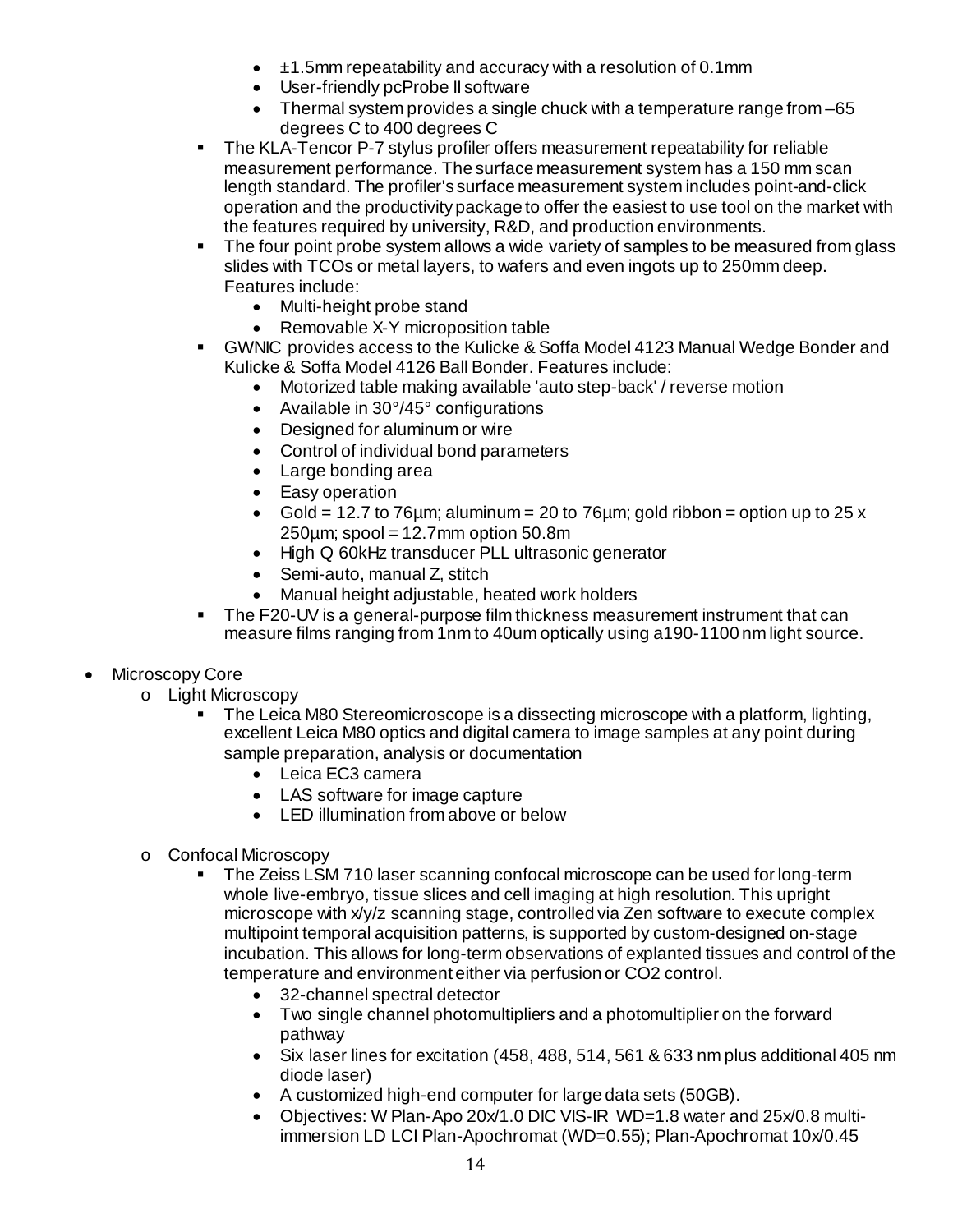D=2.0; Plan-Apochromat 20x/0.8 M27 D=0.55; Plan- Apochromat 63x/1.40 Oil DIC; Alpha Plan Apochromat 100x/1.46

- A Zeiss Cell Observer Spinning Disk Confocal microscope is fully integrated for liveimaging at high resolution. It allows for complex time-lapse imaging experiments to be programmed and executed in high throughput manner.
	- Two Photometrics Delta (64 fps, at 512x512) EM CCD cameras, for simultaneous acquisition of two channels
	- Environmental control for CO<sup>2</sup> and hypoxia
	- A combination of high numerical aperture (i.e., 100x/1.46) and multi-immersion corrected objective lenses (i.e., 25x/0.8, 560 μ working distance)
	- Virtual slides using high resolution/high magnification objectives (i.e., 100x/1.46 and 150x/1.35) and a color CCD camera
	- Definitive focus
	- Deconvolution, physiological analyses and stitching applications
- The Leica TCS SP8 Multiphoton Flexible Supply Unit features White LASER and 2 photon excitation. The White Light Laser is a fully tunable supercontinuum laser with up to eight simultaneously usable lines in the range of 470 – 670 nm for maximal spectral flexibility in combination with AOBS and SP detector. Recording of two dimensional excitationemission spectra turns the system into a spatially resolved fluorescence spectrophotometer for characterization. The White Light Laser offers pulsed excitatation for FLIM with Pulsepicker for adjustable pulse intervals in FLIM. This multiphoton microscope with high power femtosecond laser allows for deep tissue imaging. Precompensation for optimization of pulse width is fully integrated in LAS AF for easy control. It is equipped with Leica HyDRLD nondescanned detector. Its supersensitive photon detection with extraordinary quantum efficiency visualizes even faint details from deep tissue sections. The TCS SP8 SMD FLIM system combines the single photon counting technology FLIM with flexible confocal imaging. The system series integrates hardware and software from PicoQuant with the highend confocal system Leica TCS SP8 MP.
	- Upright Stand DM6000 CFS flex
	- Objective nosepiece H, 6pos,
	- DM 6000 CFS stand Optical Outfit EL6000 with Transmitted Light Brightfield **Detector**
	- SMD Software Package FLIM, 2 HyD SMD, FOV scanner SP8
	- Switchable beam expander
	- Scanhead: Two HyDs SMD, three Internal PMTs
	- Laser 405 nm AOTF Flexible
	- Laser Kit WLL2 + Pulse Picker
	- IR Laser Chameleon Vision II, 680-1080nm
- o Electron Microscopy
	- The FEI Teneo LV SEM instrument is a Field Emission Scanning Electron Microscope (FESEM) that combines high and low-voltage ultra-high resolution capabilities with the world's only low-vacuum, high-resolution imaging solution. Through lens detector for (TLD) SE and BSE detection capable of high-resolution imaging at both high and low kV's, as well as an *Everhart-Thornley* SE detector for conventional SE detection. This microscope allows for large area imaging as well as elemental analysis on biological and materials science samples.
		- High-resolution FEG column with Schottky source
		- 110 x 110 mm, 5-axes motorized (x-y-z-tilt-rotate stage), eucentric stage
		- CCD IR inspection camera (NavCam)
	- **The FEI Helios NanoLab 660 DualBeam is a fully digital, Extreme High Resolution** (XHR) Field Emission Scanning Electron Microscope (FE SEM) equipped with Focused Ion Beam (FIB) technology. It allows for fast characterization of nanometer details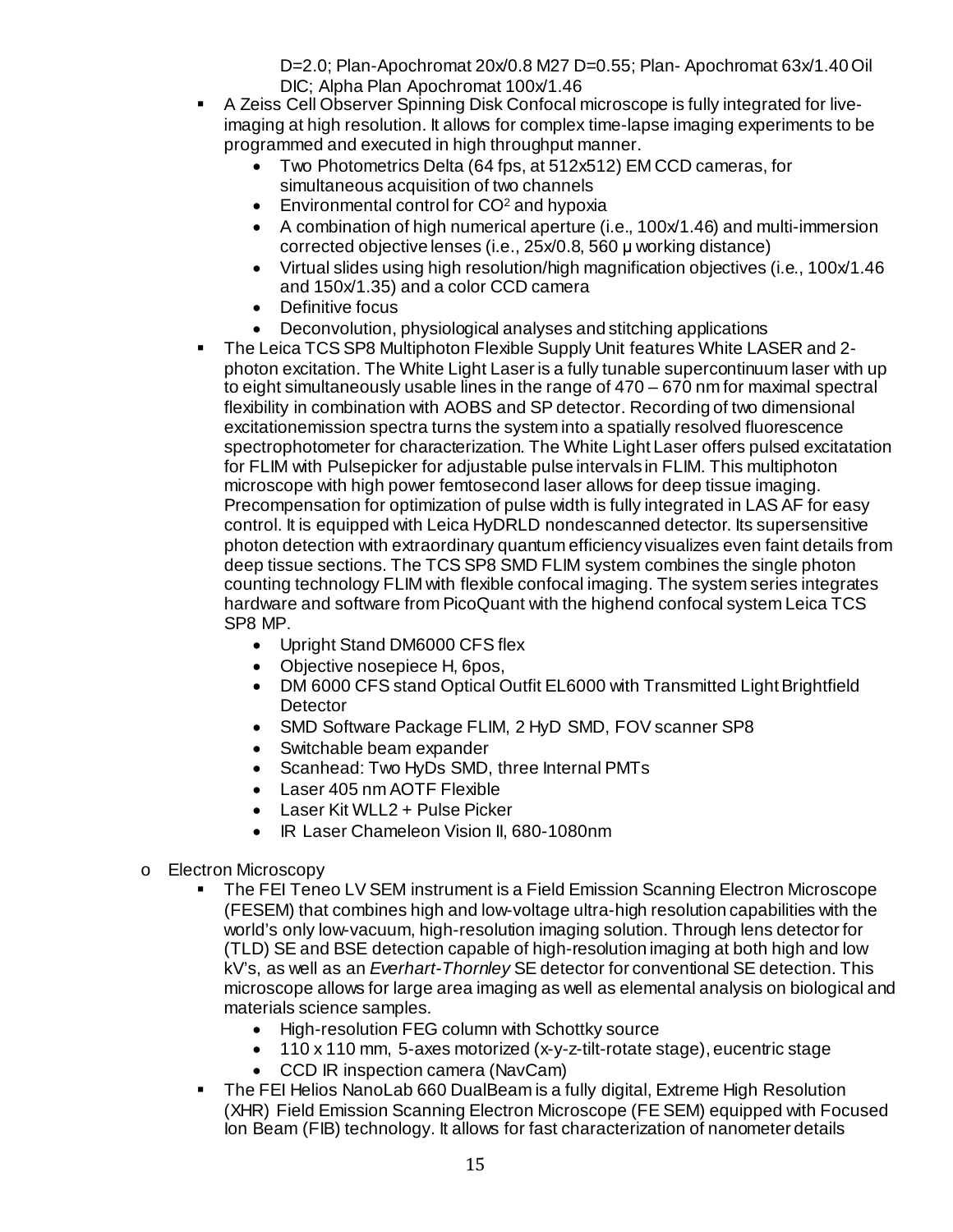and analysis in 2D and 3D, high quality thin sample preparation for TEM and flexible nanoprototyping. The FIB SEM can be used for nanofabrication as well as 3-D reconstruction of biological structures.

- Schottky field emitter electron source for landing energies 20 V 30 kV
- Gallium ion source
- Everhart-Thornley detector for conventional SE detection
- Through-the-lens detector (TLD), collecting SE and high-loss BSE, specially designed for high-resolution imaging at both high and low kV's
- The MD mirror detector is designed for excellent contrast of materials at landing energies down to 500 eV
- GIS: W, Pt, insulator deposition and etching
- EDAX Octane Pro detector for elemental analysis
- AutoSlice and View G3 MAPS and Correlative Workflow software modules
- The FEI Talos<sup>™</sup> F200X is a 200 kV FEG Scanning Transmission Electron Microscope (S/TEM), which is designed for fast, precise and quantitative characterization of biological and materials samples. It combines outstanding quality in high resolution STEM and TEM imaging with advances in EDS signal detection and 3D characterization with compositional mapping. In addition, the Talos F200X is equipped with the new Ceta™ 16M camera, which combined with an embedded Piezo-enhanced stage, provides large field-of-view, drift-free imaging with high sensitivity and precise sample navigation. All detectors are silicon solid-state detectors, and can support a beam current up to 3 nA. System Hardware for Talos is STEM Tomography 4.x Data Acquisition Software.
	- TEM and STEM imaging modes
	- Special applications such as Differential Phase Contrast (DPC)
	- X-FEG high-brightness electron source
	- Super-X EDS Detector for fast EDS acquisition, mapping and analysis (Silicon Drift Detector (SDD) technology)
	- High-Angle, Annular Dark Field detector (HAADF)
	- On-axis Bright-Field/Dark-Field STEM detector
- o Sample Preparation<br>■ The Leica VT
	- The Leica VT1000 S Fully Automatic Vibrating Blade Microtome is designed for special applications associated with the sectioning of fresh biological tissues. Due to its unique design, the VT1000 microtome is also the ideal instrument for sectioning of various industrial and plant materials.
		- Automode with autofeed, specimen retraction and a cutting window
		- Semi-automated and fully automated modes
		- Special blade holder design for minimal vibration and tissue damage
	- The Leica EM KMR3 Glassknife Maker is designed to produce consistent, perfect glass knives for microtomy from glass strips
		- Easy to use
		- Balanced break method
		- Automatic reset of cutting wheel and scoring mechanism
	- The Leica Ultracut R Ultramicrotome provides ease of use for cutting resin embedded samples for microscopy. Automated thick and thin resin section cutting modes.
	- The Leica EM UC7 Ultramicrotome is a fully configurable system, with a UC7 basic instrument and eucentric movement of a stereo microscope carrier. It can be used for preparation of semi and ultrathin sections, as well as the perfectly smooth surfaces required for LM, TEM, SEM, and AFM sample preparation.
		- M80 binocs are complete with 0.8x objective, 45° binotube, ergowedge and eyepieces
		- Advanced touch sensitive control unit (10.4" display), antivibration table
		- Improved visibility of knife specimen area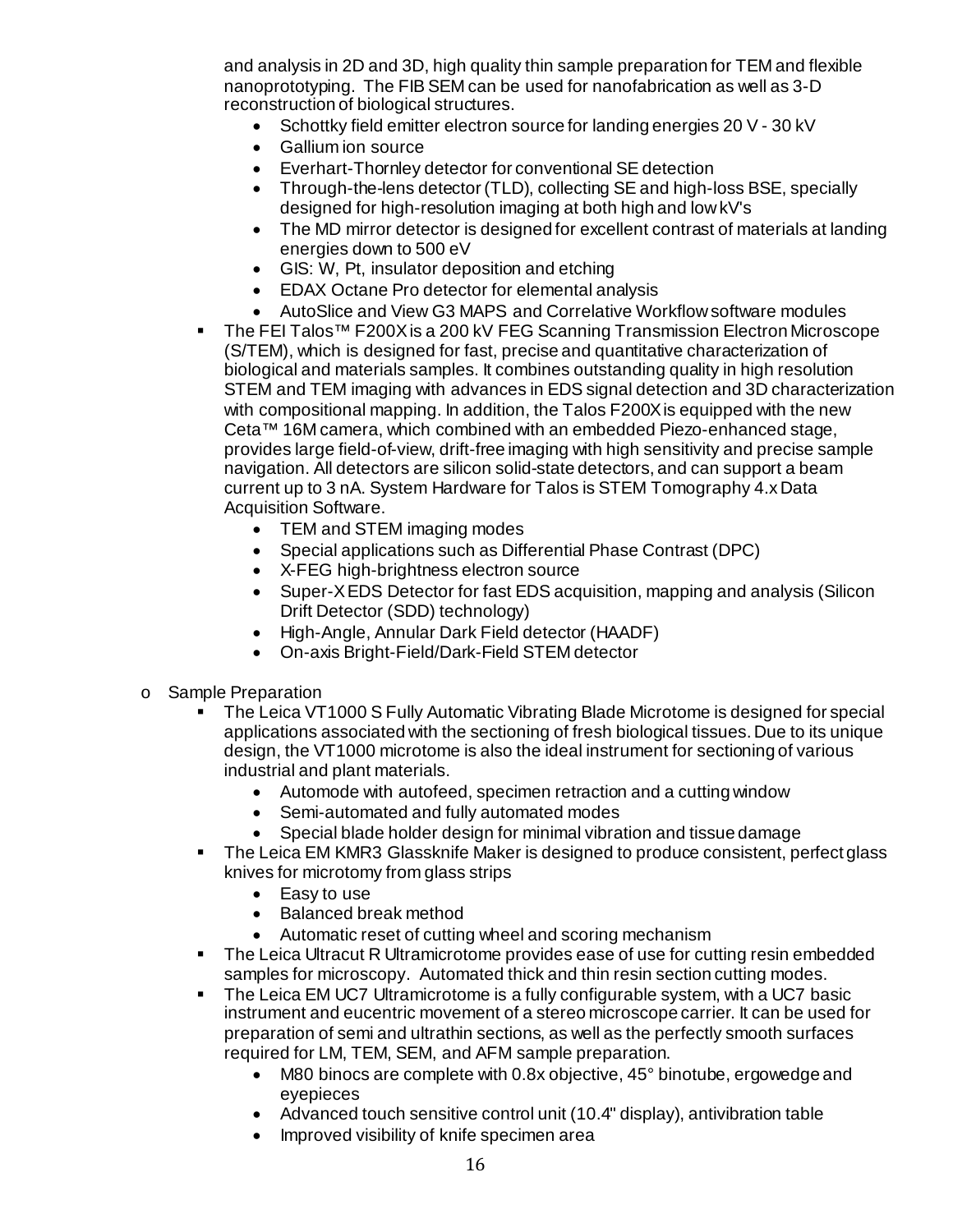- The Leica EM AFS2 Automatic Freeze Substitution System performs freeze substitution and progressive lowering of temperature (PLT) techniques along with low temperature embedding and polymerization of resins.
	- Flat Embedding and Microtube Embedding System with Freeze Substitution Processor (FSP)
	- An automated reagent handling system
	- LED chamber illumination
	- Stereomicroscope
- The Tousimis 931 Critical Point Dryer offers automated precision process control for a wide array of samples.
	- Sample holders: small tissue pieces, large tissue pieces, and 22 mm coverslips
	- Stasis software for drying gels
	- Program and save recipes
- The Cressington 208HR Sputter Coater is a versatile coater for a multi-user facility. It is capable of working at various pressures, coating thicknesses and materials.
	- Rotary & tilting stage
	- MTM-20 high resolution thickness controller
	- Iridium sputter target for coating for high resolution imaging
	- High/low chamber configuration
- o Data Analysis<br>The Ari
	- The Arivis Workstation runs Zen, LASX, Volocity and Arivis software for image analysis. High-profile computers and monitors accommodate 3D and 4D data analysis of large data sets (30-50GB).
		- Arivis Vision 4D software
		- Large 4K 56-inch monitor
		- Large data capacity hard drive
		- Connected to big data storage solution
	- **The IMARIS Workstation features** 
		- IMARIS
		- Large 4K 56-inch moitor
		- Large data capacity hard drive
		- Connected to big data storage
		- Image J
		- **Metamorph**
		- Image Pro Plus

# **Research Pathology Core**

#### **<https://smhs.gwu.edu/pcl/>**

The Research Pathology Core Laboratory is a research core facility housed in the Department of Pathology. The facility is located in room 124 Ross Hall. The Pathology Core Laboratory is available to provide research services for both human and animal tissues, including tissue processing, embedding, sectioning, routine H&E and special stains, frozen sections, optimization and performance of immunohistochemistry, and electron microscopy. Pathology consultative services are also available.

# **Responsible Conduct of Research**

# **<https://research.gwu.edu/responsible-conduct-research>**

The George Washington University encourages all of its faculty and students to become familiar with professional and ethical standards in academia in general as well as in their chosen fields. In fulfilling its responsibility to prepare the next generation of responsible researchers, GW offers the following assistance:

# • **Responsible Conduct of Research Training**

All faculty and students participating in research are required to complete the Responsible Conduct of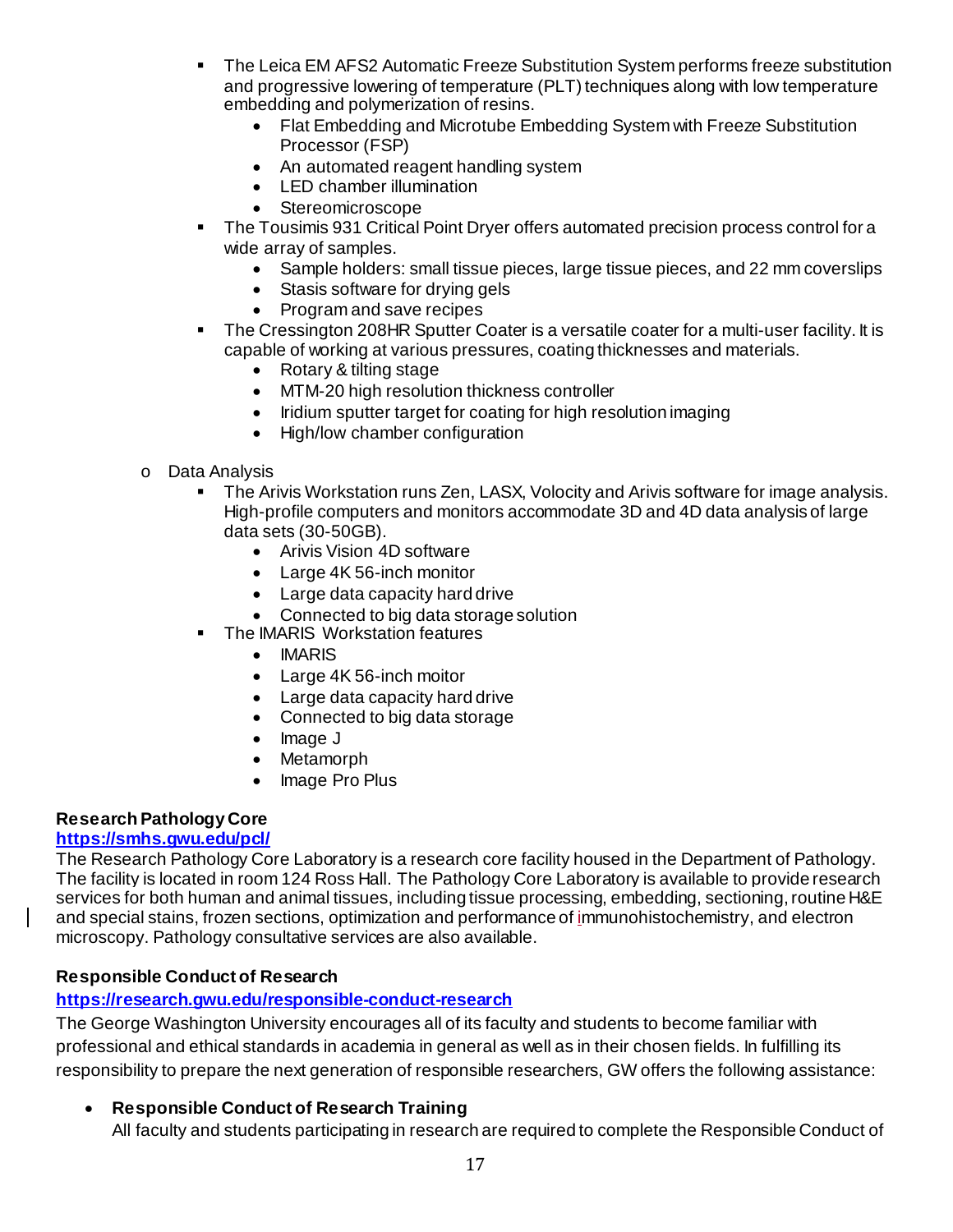Research training provided at GW. Discussion of the issues raised by this training among faculty and students is an important element of professional development in all of our research and graduate programs.

# • **NIH RCR Training Plan:**

Students, faculty and other researchers supported on certain NIH training, career development, research education, and dissertation research grants 1 are also required to take RCR training. For the NIH RCR Training Plan, eight (8) hours of live RCR training must be undertaken at least once during each career stage throughout a scientist's career: i.e., at the undergraduate, post-baccalaureate, predoctoral, postdoctoral, and faculty levels. This training is required at a frequency of no less than once every four years. GW provides this training through lectures, workshops, and courses provided each year, including lecture series offered by the Office of the Vice President for Research that are qualified for RCR live RCR Training credit.

# • **NSF RCR Training Plan:**

Completion of RCR Training is mandatory for all undergraduate students, graduate students, and postdoctoral researchers supported on a full-time or part-time basis on any National Science Foundation award resulting from a proposal due after January 4th, 2010. The RCR program must be completed in accordance with GW's NSF RCR Training Plan within the first budgetary period (usually the first year) of the date you begin charging such a new NSF award. This Training Plan requires completion of the online RCR course offered through GW's arrangement with the Collaborative Institutional Training Initiative (CITI) found at [https://www.citiprogram.org/.](https://www.citiprogram.org/)

- **RCR Topics covered include**:
	- Research Misconduct
	- Data Acquisition and Management
	- Responsible Authorship and Publication
	- Peer Review
	- Mentoring
	- Conflicts of Interest and Commitment
	- Collaborative Relationships

Students and post-doctoral researchers also have the option of taking additional RCR courses that are available in lecture/classroom settings. For those students who wish to take in-person lecture/classroom training in lieu of the taking the NSF RCR Training Plan Online, students and post-doctoral researchers on NSF awards also have the option of documenting that they have taken a minimum of eight (8) hours of approved in-person RCR coursework from the schedule of such courses offered by semester.

# **Translational Health Sciences PhD**

# **<https://smhs.gwu.edu/translational-health-sciences/>**

This online program enrolls 15-20 students per year, preparing candidates with the knowledge and skills needed to facilitate and lead innovation in health care. This program prepares early career professionals to take leadership roles as change agents in rapidly evolving health care environments. Students develop expertise in complexity theory, organizational analysis, mixed methods research design, program theory and evaluation. As a low residency program, most learning occurs online. Students are on campus at VTSC two weekends per semester to participate in collaborative, interactive workshops that integrate material across courses in that semester.